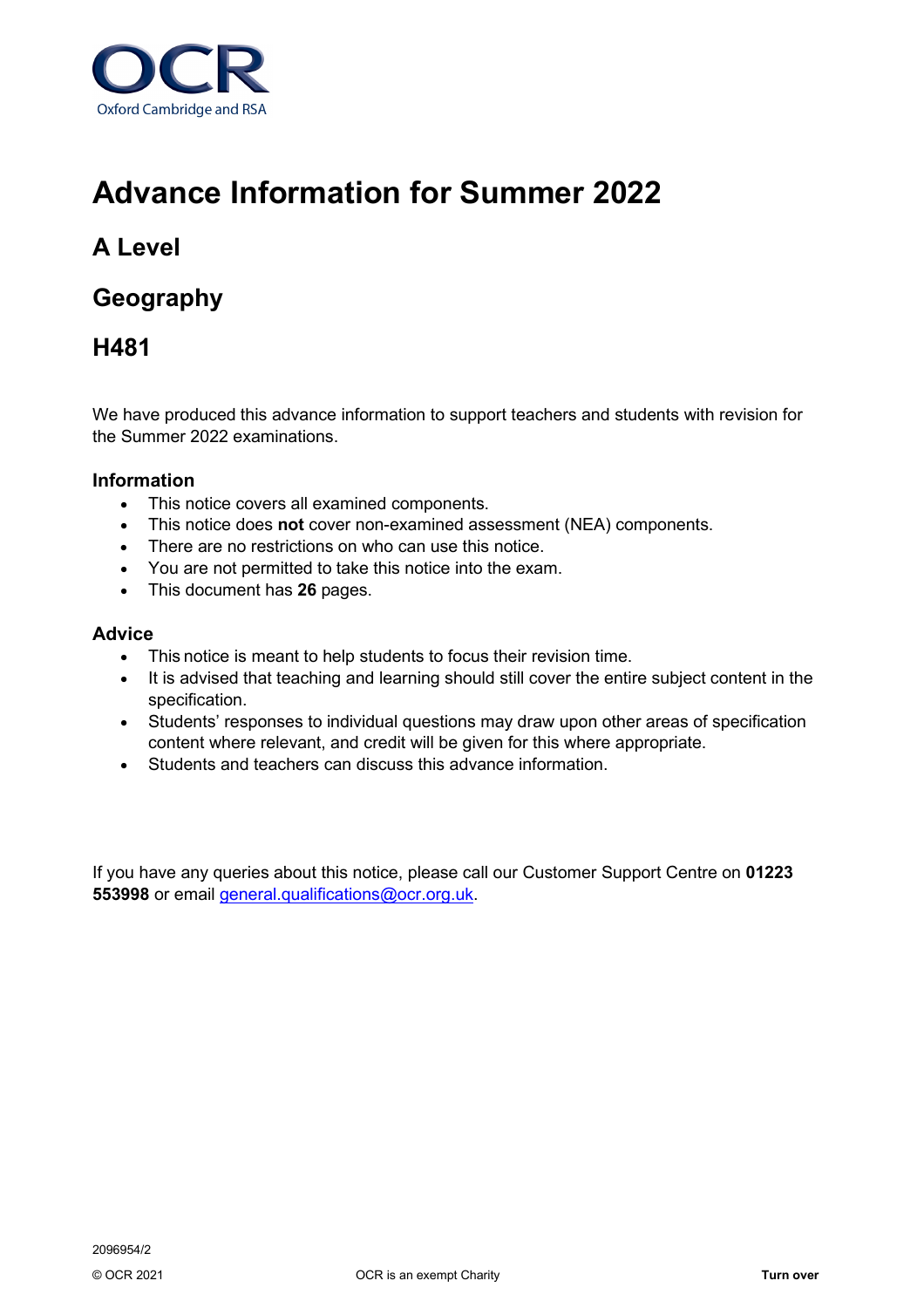## **GUIDANCE**

The following areas of content are key areas of focus for revision and final preparation. The information is presented in specification order and not in question order. The focus of the synoptic questions in component 03 will be from the content areas identified in the table at the end of this document. Assessment of geographical skills will occur throughout the three papers.

### **H481/01 Physical systems**

#### **Topic 1.1 Landscape systems**

## **1.1.1 Option A - Coastal landscapes**

#### **1. How can coastal landscapes be viewed as systems?**

| Key ideas                                                                                 | <b>Content</b>                                                                                                                                                                                                                                                                                                |  |
|-------------------------------------------------------------------------------------------|---------------------------------------------------------------------------------------------------------------------------------------------------------------------------------------------------------------------------------------------------------------------------------------------------------------|--|
| <b>1.a.</b> Coastal<br>landscapes can be<br>viewed as systems.                            | A conceptual overview of:<br>- the components of coastal landscape systems, including inputs,<br>processes and outputs<br>- the flows of energy and material through coastal systems                                                                                                                          |  |
| 1.b. Coastal<br>landscape systems<br>are influenced by a<br>range of physical<br>factors. | Potential influences on coastal landscape systems of:<br>- winds, including speed, direction and frequency<br>- waves, including wave formation, development and breaking<br>- tides, including tidal cycles and range<br>- geology, including lithology and structure<br>- global pattern of ocean currents. |  |
| <b>1.c.</b> Coastal sediment<br>is supplied from a<br>variety of sources.                 | The various sources of coastal sediment:<br>- terrestrial, including fluvial deposition, weathering and mass<br>movement, marine erosion, aeolian deposition and longshore drift<br>- offshore, including marine deposition<br>- human, including beach nourishment.                                          |  |

#### **2. How are coastal landforms developed?**

| Key ideas                                                                                                              | <b>Content</b>                                                                                                                                                                                                                                                                                                                                                                                                                                                                                                                                  |
|------------------------------------------------------------------------------------------------------------------------|-------------------------------------------------------------------------------------------------------------------------------------------------------------------------------------------------------------------------------------------------------------------------------------------------------------------------------------------------------------------------------------------------------------------------------------------------------------------------------------------------------------------------------------------------|
| 2.a. Coastal<br>landforms develop<br>due to a variety of<br>interconnected<br>climatic and<br>geomorphic<br>processes. | The influence of flows of energy and materials on geomorphic<br>processes, including weathering, mass movement, wave, fluvial and<br>aeolian erosion, transportation and deposition.<br>The formation of distinctive landforms, predominantly influenced by<br>erosion, including bays, headlands, cliffs, shore platforms, geos, blow<br>holes, caves, arches, stacks and stumps.<br>The formation of distinctive landforms, predominantly influenced by<br>deposition, including beaches, spits, on-shore bars, tombolos and salt<br>marshes. |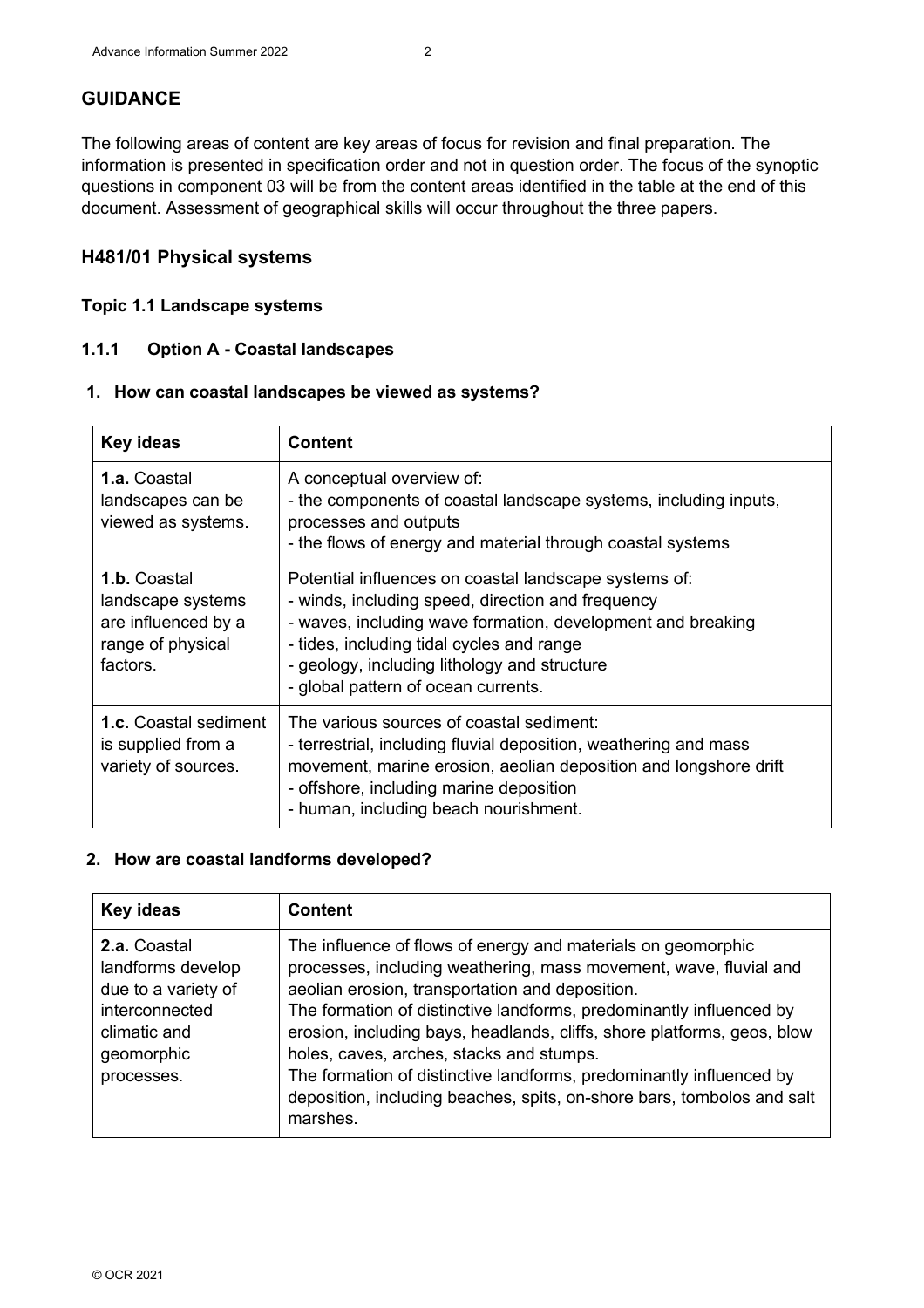| Key ideas                                                                                                | <b>Content</b>                                                                                                                                                                                                                                                                                                                                                                                                                                                                                                                                                                                   |
|----------------------------------------------------------------------------------------------------------|--------------------------------------------------------------------------------------------------------------------------------------------------------------------------------------------------------------------------------------------------------------------------------------------------------------------------------------------------------------------------------------------------------------------------------------------------------------------------------------------------------------------------------------------------------------------------------------------------|
| 2.b. Coastal<br>landforms are inter-<br>related and together<br>make up<br>characteristic<br>landscapes. | Case studies of one high energy coastline (such as rocky) and one<br>low energy coastline, such as estuarine, to illustrate:<br>- the physical factors which influence the formation of landforms within<br>the landscape system<br>- the inter-relationship of a range of landforms within the characteristic<br>landscape system<br>- how and why the landscape system changes over time from<br>millennia to seconds, such as cliff collapse in seconds, seasonal<br>changes in beach profile and spit growth over millennia.<br>At least one of the case studies must be from beyond the UK. |

## **3. How do coastal landforms evolve over time as climate changes?**

| <b>Content</b><br>Key ideas                                                 |                                                                                                                                                                                                                                                                                                                                                                                                                                                                                                            |
|-----------------------------------------------------------------------------|------------------------------------------------------------------------------------------------------------------------------------------------------------------------------------------------------------------------------------------------------------------------------------------------------------------------------------------------------------------------------------------------------------------------------------------------------------------------------------------------------------|
| <b>3.a.</b> Emergent coastal<br>landscapes form as<br>sea level falls.      | How landforms in emergent landscapes are influenced by falling sea<br>levels due to a cooling climate, including:<br>- climate changes that occurred during a previous time period and the<br>resultant sea level fall<br>- the influence of sea level fall and geomorphic processes in shaping<br>landforms, including raised beaches, marine terraces and abandoned<br>cliffs<br>- the modification of these landforms by processes associated with<br>present and future climate and sea level changes. |
| <b>3.b.</b> Submergent<br>coastal landscapes<br>form as sea level<br>rises. | How landforms in submergent landscapes are influenced by rising sea<br>level due to a warming climate, including:<br>- climate changes that occurred during a previous time period and the<br>resultant sea level rise<br>- the influence of sea level rise and geomorphic processes in shaping<br>landforms, including rias, fjords and shingle beaches<br>- the modification of these landforms by processes associated with<br>present and future climate and sea level changes.                        |

## **4. How does human activity cause change within coastal landscape systems?**

| Key ideas                                                                                  | <b>Content</b>                                                                                                                                                                                                                                                                                                                                                                                |
|--------------------------------------------------------------------------------------------|-----------------------------------------------------------------------------------------------------------------------------------------------------------------------------------------------------------------------------------------------------------------------------------------------------------------------------------------------------------------------------------------------|
| 4.a. Human activity<br>intentionally causes<br>change within coastal<br>landscape systems. | Case study of one coastal landscape that is being managed,<br>including:<br>- the management strategy being implemented and the reason for its<br>implementation, such as groyne construction or off-shore dredging<br>- their intentional impacts on processes and flows of material,<br>processes and/or energy through the coastal system, such as their<br>effect on the sediment budget. |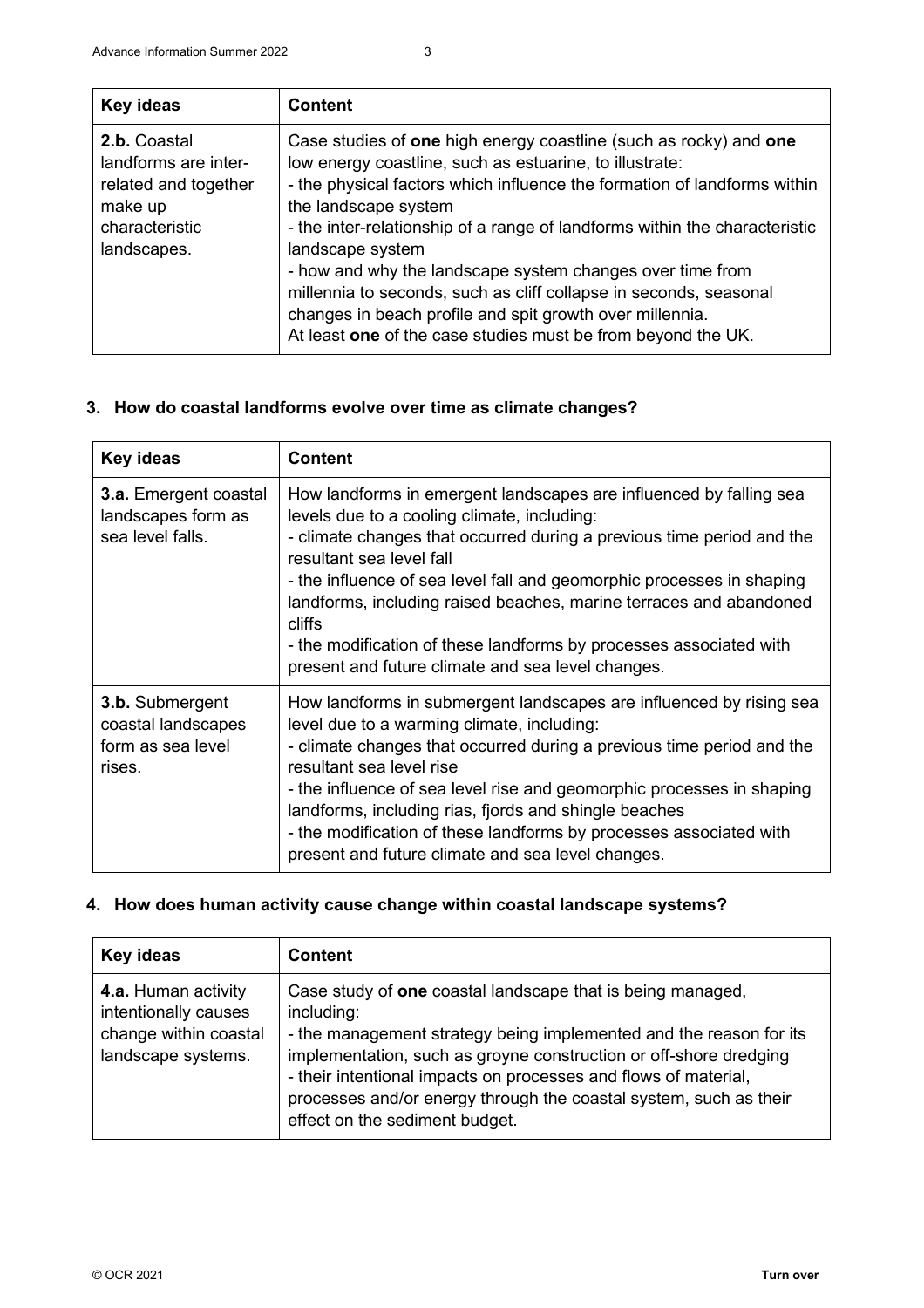## **1.1.2 Option B - Glaciated landscapes**

#### **Key ideas Content 1.a.** Glaciated landscapes can be viewed as systems. A conceptual overview of: - the components of glaciated landscape systems, including inputs, processes and outputs - the flows of energy and material through glaciated systems **1.b.** Glaciated landscapes are influenced by a range of physical factors. Potential influences on glaciated landscape systems of: - climate, including precipitation totals and patterns - geology, including lithology and structure - latitude and altitude - relief and aspect on microclimate and glacier movement. **1.c.** There are different types of glacier and glacier movement. The characteristics of different types of glacier and their movement, including: - the formation of glacier ice - valley glaciers and ice sheets - warm-based and cold-based glaciers - basal sliding and internal deformation.

#### **1. How can glaciated landscapes be viewed as systems?**

#### **2. How are glacial landforms developed?**

| <b>Key ideas</b>                                                                                                           | <b>Content</b>                                                                                                                                                                                                                                                                                                                                                                                                                                                                                                                                                                                                            |
|----------------------------------------------------------------------------------------------------------------------------|---------------------------------------------------------------------------------------------------------------------------------------------------------------------------------------------------------------------------------------------------------------------------------------------------------------------------------------------------------------------------------------------------------------------------------------------------------------------------------------------------------------------------------------------------------------------------------------------------------------------------|
| <b>2.a.</b> Glacial landforms<br>develop due to a<br>variety of<br>interconnected climatic<br>and geomorphic<br>processes. | The influence of flows of energy and materials on geomorphic<br>processes, including weathering, mass movement, glacial erosion,<br>nivation, transportation and deposition.<br>The formation of distinctive landforms, predominantly influenced by<br>erosion, including corries, arêtes, pyramidal peaks, troughs, roche<br>moutonnée and striations.<br>The formation of distinctive landforms, predominantly influenced by<br>deposition, including terminal, lateral and recessional moraines,<br>erratics, drumlins and till sheets.                                                                                |
| <b>2.b.</b> Glacial landforms<br>are inter-related and<br>together make up<br>characteristic<br>landscapes.                | Case studies of one landscape associated with the action of valley<br>glaciers and one associated with the action of ice sheets to<br>illustrate:<br>- the physical factors which influence the formation of landforms<br>within the landscape system<br>- the inter-relationship of a range of landforms within the<br>characteristic landscape system<br>- how and why the landscape system changes over time from<br>millennia to seconds, such as rock fall in seconds, seasonal<br>changes in deposition rates and erosion of basins over millennia.<br>At least one of the case studies must be from beyond the UK. |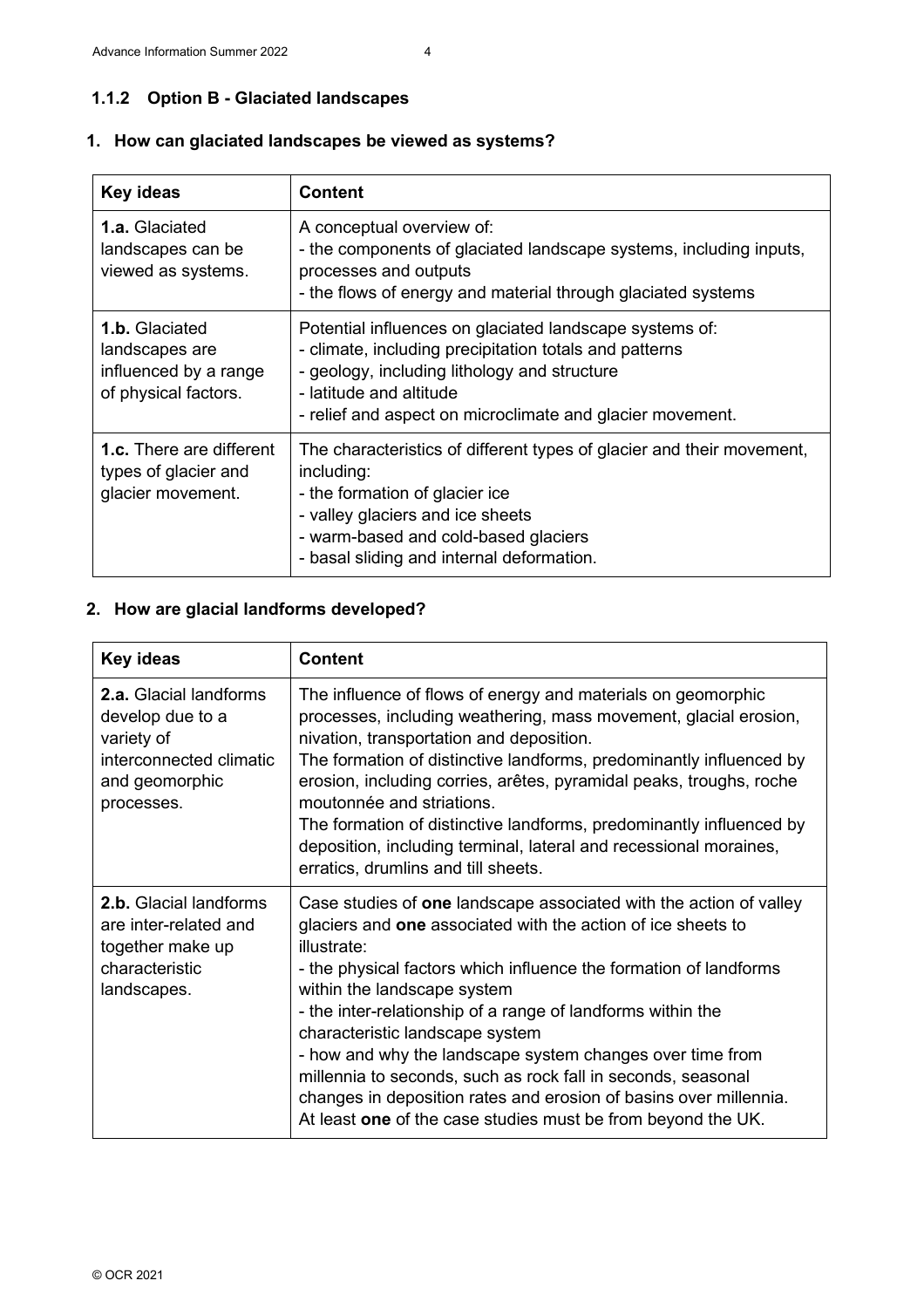|  |  |  | 3. How do glacial landforms evolve over time as climate changes? |  |  |  |  |  |  |
|--|--|--|------------------------------------------------------------------|--|--|--|--|--|--|
|--|--|--|------------------------------------------------------------------|--|--|--|--|--|--|

| <b>Key ideas</b>                                                                                                    | <b>Content</b>                                                                                                                                                                                                                                                                                                                                                                                                                         |  |
|---------------------------------------------------------------------------------------------------------------------|----------------------------------------------------------------------------------------------------------------------------------------------------------------------------------------------------------------------------------------------------------------------------------------------------------------------------------------------------------------------------------------------------------------------------------------|--|
| <b>3.a.</b> Glacio-fluvial<br>landforms exist as a<br>result of climate<br>change at the end of<br>glacial periods. | How landforms in glaciated landscapes are influenced in post-glacial<br>periods, including:<br>- climate changes that occurred during a post-glacial period and the<br>effect on resultant geomorphic processes<br>- the influence of these processes in forming landforms, including<br>kames, eskers and outwash plains<br>- the modification of these landforms by processes associated with<br>present and future climate changes. |  |
| 3.b. Periglacial<br>landforms exist as a<br>result of climate<br>change before and/or<br>after glacial periods.     | How landforms in periglacial landscapes are influenced by climate<br>change, including:<br>- climate changes that occurred during a previous time period and the<br>effect on resultant geomorphic processes<br>- the influence of these processes in forming landforms, including<br>patterned ground and pingos<br>- the modification of these landforms by processes associated with<br>present and future climate changes.         |  |

## **4. How does human activity cause change within glaciated and periglacial landscape systems?**

| Key ideas                                                                        | <b>Content</b>                                                                                                                                                                                                                                                                                                                                                    |
|----------------------------------------------------------------------------------|-------------------------------------------------------------------------------------------------------------------------------------------------------------------------------------------------------------------------------------------------------------------------------------------------------------------------------------------------------------------|
| 4.a. Human activity<br>causes change within<br>periglacial landscape<br>systems. | Case study of one periglacial landscape that is being used by<br>people, to illustrate:<br>- the human activity taking place and the reasons for it taking place,<br>such as resource extraction<br>- the impacts on processes and flows of material, processes and/or<br>energy through the periglacial system, such as increased heat<br>produced by buildings. |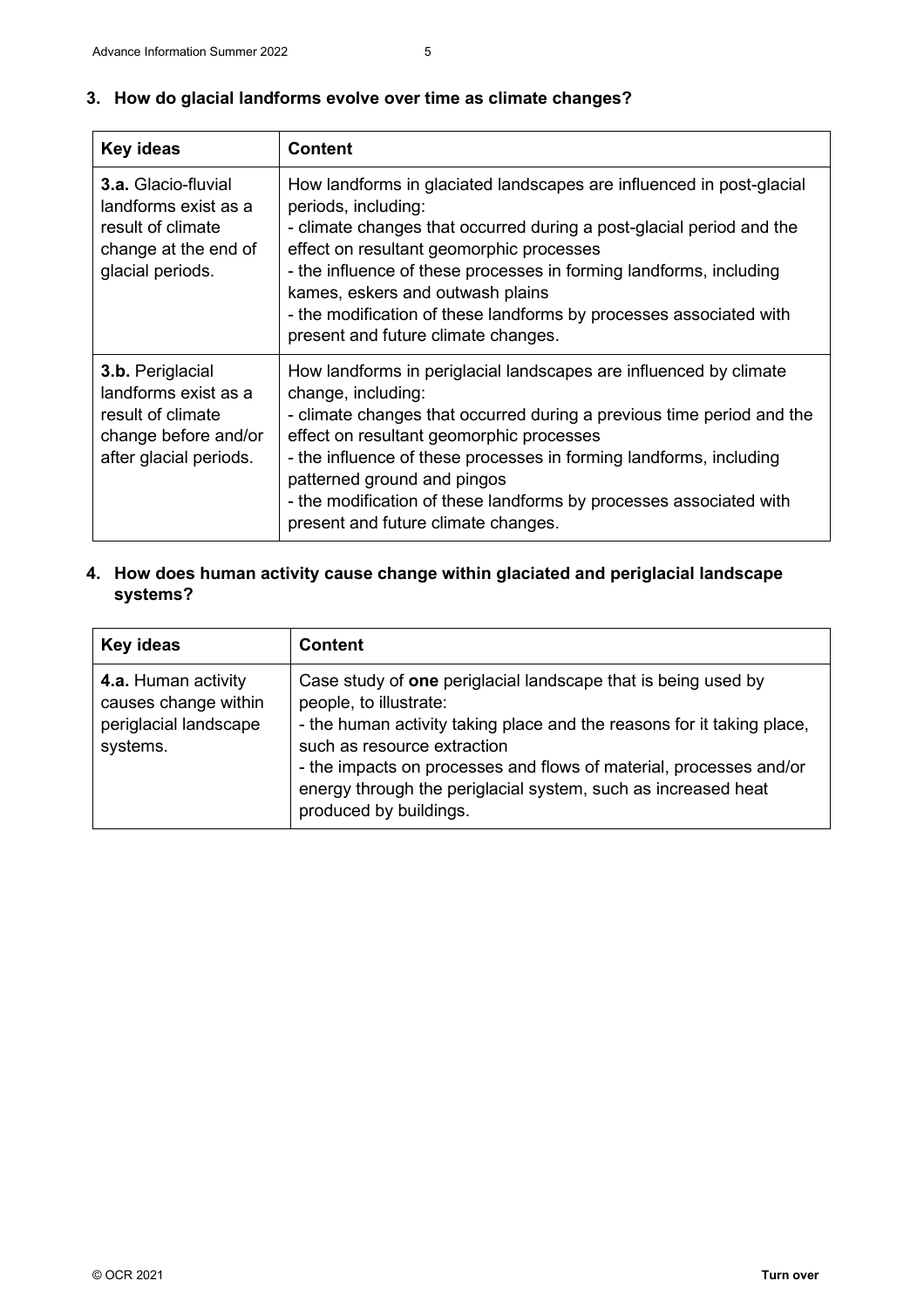## **1.1.2 Option C - Dryland landscapes**

## **1. How can dryland landscapes be viewed as systems?**

| <b>Key ideas</b>                                                                | <b>Content</b>                                                                                                                                                                                                                                            |
|---------------------------------------------------------------------------------|-----------------------------------------------------------------------------------------------------------------------------------------------------------------------------------------------------------------------------------------------------------|
| 1.a. Dryland<br>landscapes can be<br>viewed as systems.                         | A conceptual overview of:<br>- the components of dryland landscape systems, including inputs,<br>processes and outputs<br>- the flows of energy and material through dryland systems                                                                      |
| 1.b. Dryland<br>landscapes are<br>influenced by a range<br>of physical factors. | Potential influence on dryland systems of:<br>- climate, including precipitation totals and patterns<br>- geology, including lithology and structure<br>- latitude and altitude<br>- relief and aspect on microclimate<br>- the availability of sediment. |
| <b>1.c.</b> There are different<br>types of dryland.                            | The characteristics of different types of dryland landscapes:<br>- polar drylands<br>- mid- and low-latitude deserts<br>- semi-arid environments.                                                                                                         |

## **2. How are landforms of mid and low latitude deserts developed?**

| Key ideas                                                                                                            | <b>Content</b>                                                                                                                                                                                                                                                                                                                                                                                                                                                                                                                                 |  |  |
|----------------------------------------------------------------------------------------------------------------------|------------------------------------------------------------------------------------------------------------------------------------------------------------------------------------------------------------------------------------------------------------------------------------------------------------------------------------------------------------------------------------------------------------------------------------------------------------------------------------------------------------------------------------------------|--|--|
| 2.a. Dryland<br>landscapes develop<br>due to a variety of<br>interconnected climatic<br>and geomorphic<br>processes. | The influence of flows of energy and materials on geomorphic<br>processes, including weathering, mass movement, fluvial and<br>aeolian erosion, transportation and deposition.<br>The formation of distinctive landforms, predominantly influenced by<br>erosion, including wadis, canyons, pedestal rocks, ventifacts and<br>desert pavements.<br>The formation of distinctive landforms, predominantly influenced by<br>deposition, including barchans, linear dunes, star dunes, alluvial fans<br>and bajadas.                              |  |  |
| 2.b. Dryland landforms<br>are inter-related and<br>together make up<br>characteristic<br>landscapes.                 | Case studies of one mid-latitude desert and one low-latitude desert<br>to illustrate:<br>- the physical factors which influence the formation of landforms<br>within the landscape system<br>- the inter-relationship of a range of landforms within the<br>characteristic landscape system<br>- how and why the landscape system changes over time from<br>millennia to seconds, such as the impact of flash floods on alluvial<br>fans in seconds, seasonal and ephemeral streams on canyons and<br>pediment development over the millennia. |  |  |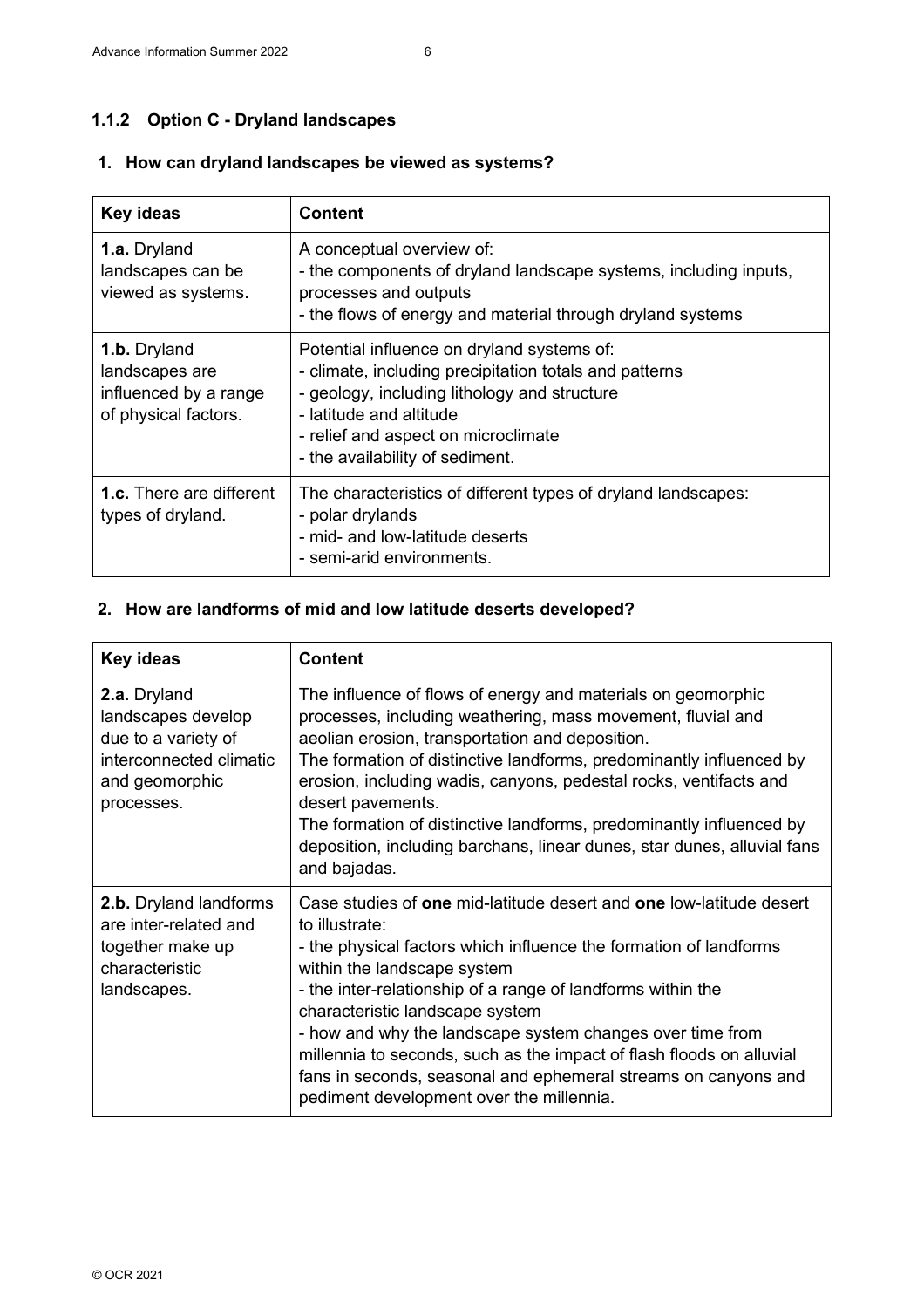| <b>Key ideas</b>                                                                                                  | <b>Content</b>                                                                                                                                                                                                                                                                                                                                                                                                                                                                                   |  |
|-------------------------------------------------------------------------------------------------------------------|--------------------------------------------------------------------------------------------------------------------------------------------------------------------------------------------------------------------------------------------------------------------------------------------------------------------------------------------------------------------------------------------------------------------------------------------------------------------------------------------------|--|
| <b>3.a.</b> Fluvial landforms<br>can exist in dryland<br>landscapes as a result<br>of earlier pluvial<br>periods. | How dryland landforms have been influenced by previous pluvial<br>conditions, including:<br>- climate changes that occurred during a previous time period and the<br>resultant pluvial conditions<br>- the influence of pluvial conditions and geomorphic processes in<br>shaping landforms, including inselbergs and pediments<br>- the modification of these landforms by processes associated with<br>present and future climate changes.                                                     |  |
| 3.b. Periglacial<br>landforms exist as a<br>result of climate<br>change before and/or<br>after glacial periods.   | How dryland landscapes have been influenced by colder climatic<br>conditions, including:<br>- climate changes that occurred during a previous time period and the<br>resultant colder conditions<br>- the influence of colder climatic conditions and geomorphic processes<br>in shaping landforms, including frost shattered debris, nivation hollows<br>and solifluction deposits<br>- the modification of these landforms by processes associated with<br>present and future climate changes. |  |

## **3. How do dryland landforms evolve over time as climate changes?**

## **4. How does human activity cause change within dryland landscape systems?**

| Key ideas                                                                            | <b>Content</b>                                                                                                                                                                                                                                                                                                                                                                                                                                |
|--------------------------------------------------------------------------------------|-----------------------------------------------------------------------------------------------------------------------------------------------------------------------------------------------------------------------------------------------------------------------------------------------------------------------------------------------------------------------------------------------------------------------------------------------|
| 4.a. Water supply<br>issues can cause<br>change within dryland<br>landscape systems. | Case study of one dryland landscape that is being used by people,<br>to illustrate:<br>- the water supply issue taking place and the reasons for it taking<br>place, such as water shortage due to drought<br>- its impacts on processes and flows of material, processes and/or<br>energy through the dryland landscape system, such as high rates of<br>sediment trapping behind dams or modifying rivers to distribute and<br>store water. |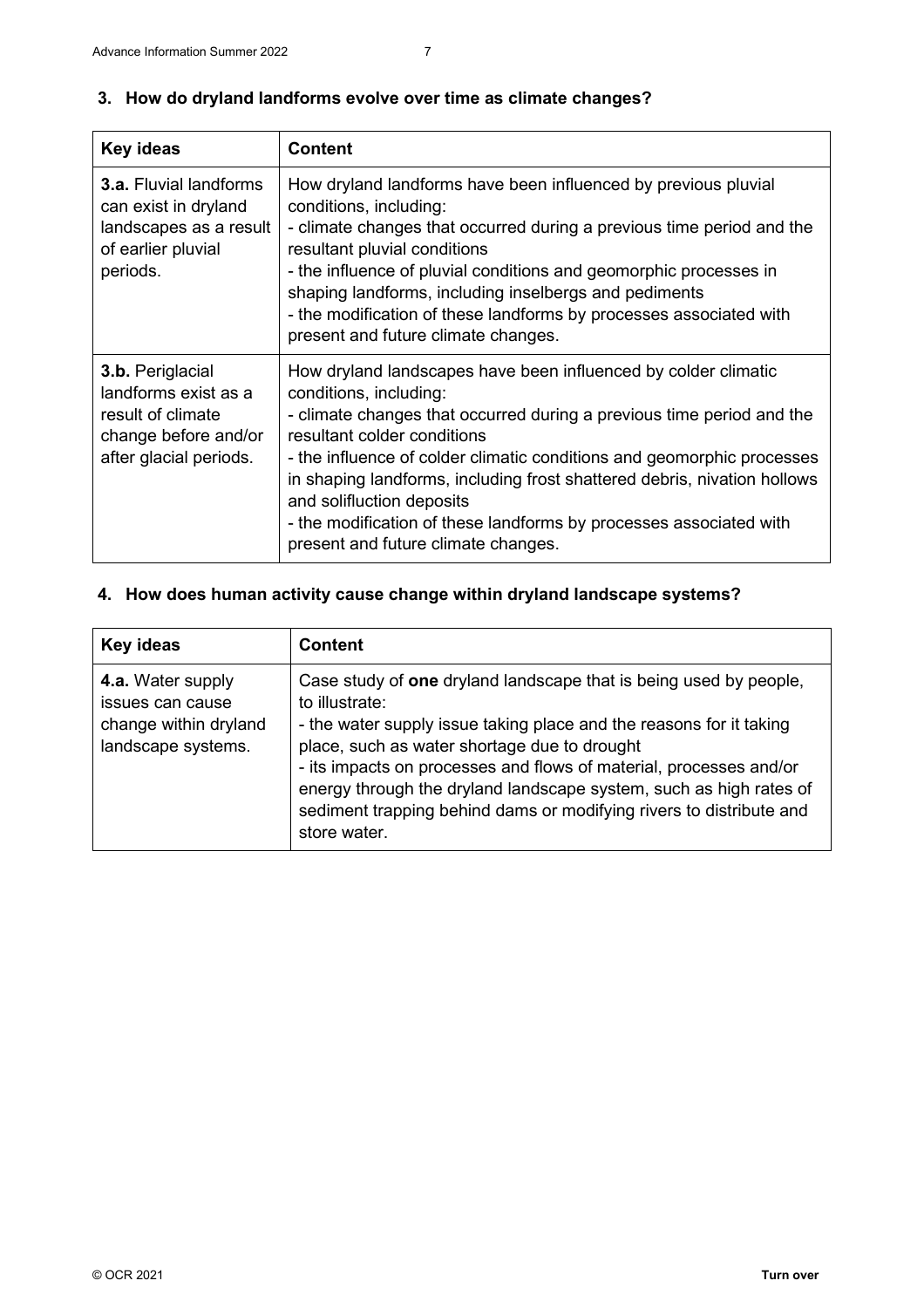## **Topic 1.2 Earth's Life Support Systems**

#### **1. How important are water and carbon to life on Earth?**

| <b>Key ideas</b>                                                                                                      | <b>Content</b>                                                                                                                                                                                                                                                                                                                                                                                                                                                                                                                                                                                                                    |
|-----------------------------------------------------------------------------------------------------------------------|-----------------------------------------------------------------------------------------------------------------------------------------------------------------------------------------------------------------------------------------------------------------------------------------------------------------------------------------------------------------------------------------------------------------------------------------------------------------------------------------------------------------------------------------------------------------------------------------------------------------------------------|
| <b>1.a.</b> Water and carbon<br>support life on Earth<br>and move between the<br>land, oceans and<br>atmosphere.      | Carbon is the building block of life on Earth. It is available for use in<br>the natural world and by humans.<br>Water and carbon cycling between the land, oceans and atmosphere<br>through open and closed systems.                                                                                                                                                                                                                                                                                                                                                                                                             |
| <b>1.b.</b> The carbon and<br>water cycles are<br>systems with inputs,<br>outputs and stores.                         | The distribution and size of the major stores in the carbon and water<br>systems, including the atmosphere, oceans, water bodies, ice<br>(cryosphere), soil, vegetation and groundwater.<br>The characteristics of the main inputs and outputs of the water cycle,<br>including precipitation and snowmelt (ablation) and<br>evapotranspiration.<br>The characteristics of the main inputs and outputs of the carbon<br>cycle, including precipitation, photosynthesis, decomposition,<br>weathering (including main forms of chemical weathering) respiration<br>and combustion.                                                 |
| <b>1.c.</b> The carbon and<br>water cycles have<br>distinctive processes<br>and pathways that<br>operate within them. | The processes of the water cycle, including evaporation,<br>transpiration, condensation (including formation of clouds),<br>precipitation (including causes of precipitation), interception, ablation,<br>runoff (including overland flow and saturated overland flow),<br>catchment hydrology (including infiltration, percolation, throughflow,<br>groundwater flow and cryospheric processes).<br>The processes of the carbon cycle, including photosynthesis,<br>respiration, decomposition, combustion (including natural and fossil<br>fuel use), natural sequestration in oceans, vegetation, sediments and<br>weathering. |

## **2. How do the water and carbon cycles operate in contrasting locations?**

| Key ideas                                                                                                                                       | <b>Content</b>                                                                                                                                                                                                                                                                                                                                                                                                                                                    |
|-------------------------------------------------------------------------------------------------------------------------------------------------|-------------------------------------------------------------------------------------------------------------------------------------------------------------------------------------------------------------------------------------------------------------------------------------------------------------------------------------------------------------------------------------------------------------------------------------------------------------------|
| 2.b. It is possible to<br>identify the physical<br>and human factors that<br>affect the water and<br>carbon cycles in an<br>Arctic tundra area. | Case study of the Arctic tundra, including:<br>- water and carbon cycles specific to Arctic tundra, including the<br>rates of flow and distinct stores<br>- physical factors affecting the flows and stores in the cycles,<br>including temperature, rock permeability and porosity and relief<br>- seasonal changes in the water and carbon cycle in the Arctic tundra<br>- the impact of the developing oil and gas industry on the water and<br>carbon cycles. |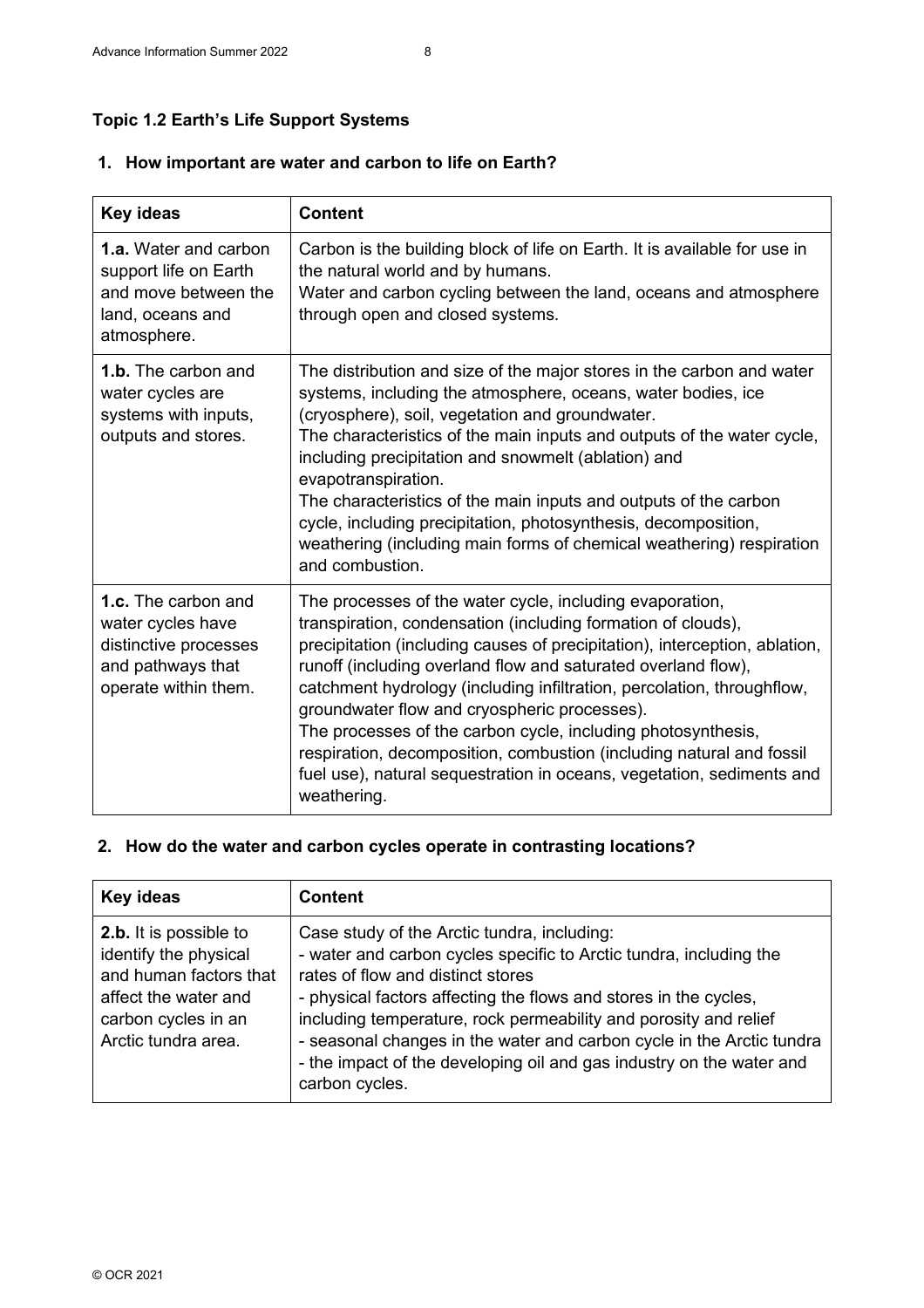#### **3. How much change occurs over time in the water and carbon cycles?**

| Key ideas                                                                                                               | <b>Content</b>                                                                                                                                                                                                                                                                         |
|-------------------------------------------------------------------------------------------------------------------------|----------------------------------------------------------------------------------------------------------------------------------------------------------------------------------------------------------------------------------------------------------------------------------------|
| 3.a. Human factors can<br>disturb and enhance<br>the natural processes<br>and stores in the water<br>and carbon cycles. | The impact of fossil fuel combustion and carbon sequestration on<br>flows and stores of carbon.                                                                                                                                                                                        |
| <b>3.b.</b> The pathways and<br>processes which<br>control the cycling of<br>water and carbon vary<br>over time.        | Short term changes to the cycles and the significance of these<br>changes, including diurnal and seasonal changes of climate,<br>temperature, sunlight and foliage.<br>Long term (millions of years) changes in the water and carbon<br>cycles, including changes to stores and flows. |

## **4. To what extent are the water and carbon cycles linked?**

| <b>Key ideas</b>        | <b>Content</b>                                                         |
|-------------------------|------------------------------------------------------------------------|
| 4.a. The two cycles are | How human activities cause changes in the availability of carbon       |
| linked and              | (including fossil and terrestrial) stores, such as the use of these as |
| interdependent.         | resources.                                                             |
| 4.b. The global         | Global management strategies to protect the carbon cycle as            |
| implications of water   | regulator of the Earth's climate, including afforestation, wetland     |
| and carbon              | restoration, improving agricultural practices and reducing emissions   |
| management.             | (including carbon trading and international agreements).               |

## **Topic Specific Skills:**

• Analysis and presentation of field data (OS map analysis)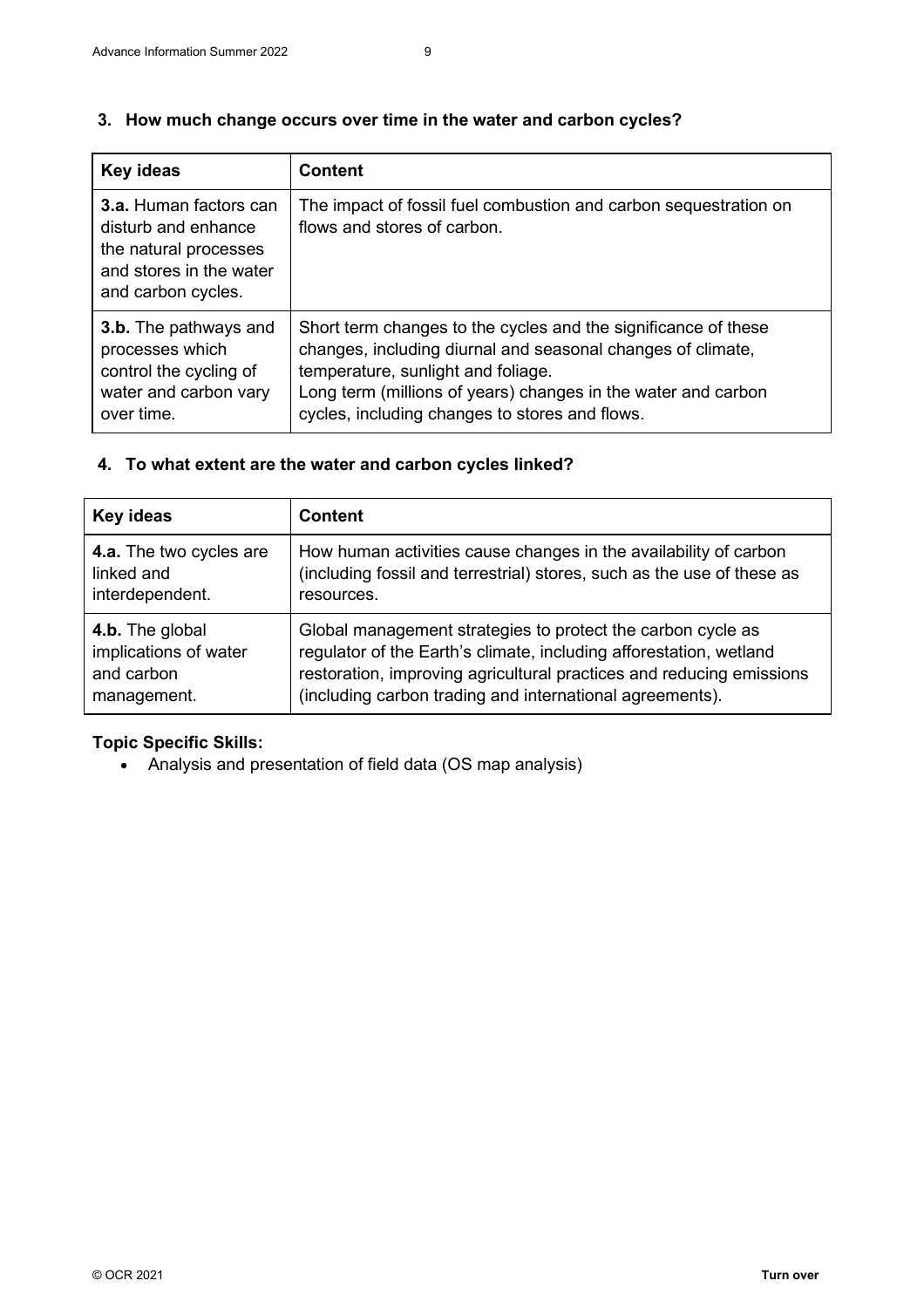## **H481/02 Human interactions**

## **Topic 2.1 Changing Spaces; Making Places**

## **1. What's in a place?**

| <b>Key ideas</b>                                                                                                    | <b>Content</b>                                                                                                                                                                                                                                                                                                                                                                                                                                                                                                                                                                                                                                                                 |
|---------------------------------------------------------------------------------------------------------------------|--------------------------------------------------------------------------------------------------------------------------------------------------------------------------------------------------------------------------------------------------------------------------------------------------------------------------------------------------------------------------------------------------------------------------------------------------------------------------------------------------------------------------------------------------------------------------------------------------------------------------------------------------------------------------------|
| <b>1.a.</b> Places are multi-<br>faceted, shaped by<br>shifting flows and<br>connections which<br>change over time. | Case studies of two contrasting place profiles at a local scale,<br>including:<br>- their demographic, socio-economic, cultural, political, built and<br>natural characteristics that shape their place identity.<br>- their past and present connections that shape the place identity and<br>embed them in regional, national, international and global scales<br>- how shifting flows of people (such as commuter, migration),<br>resources (such as natural, technology), money and investment<br>(such as EU funding, TNCs) and ideas (such as knowledge<br>economy) have helped shape the demographic, socio-economic and<br>cultural profile of these places over time. |

## **2. How do we understand place?**

| Key ideas              | <b>Content</b>                                                          |
|------------------------|-------------------------------------------------------------------------|
| 2.b. Places are        | How informal representations of a place differ through contrasting      |
| represented through a  | media such as TV, film, music, art, photography, literature, graffiti   |
| variety of contrasting | and blogs.                                                              |
| formal and informal    | Identify how formal and statistical representations of a place, such as |
| agencies.              | census and geospatial data, contrasts with informal representations.    |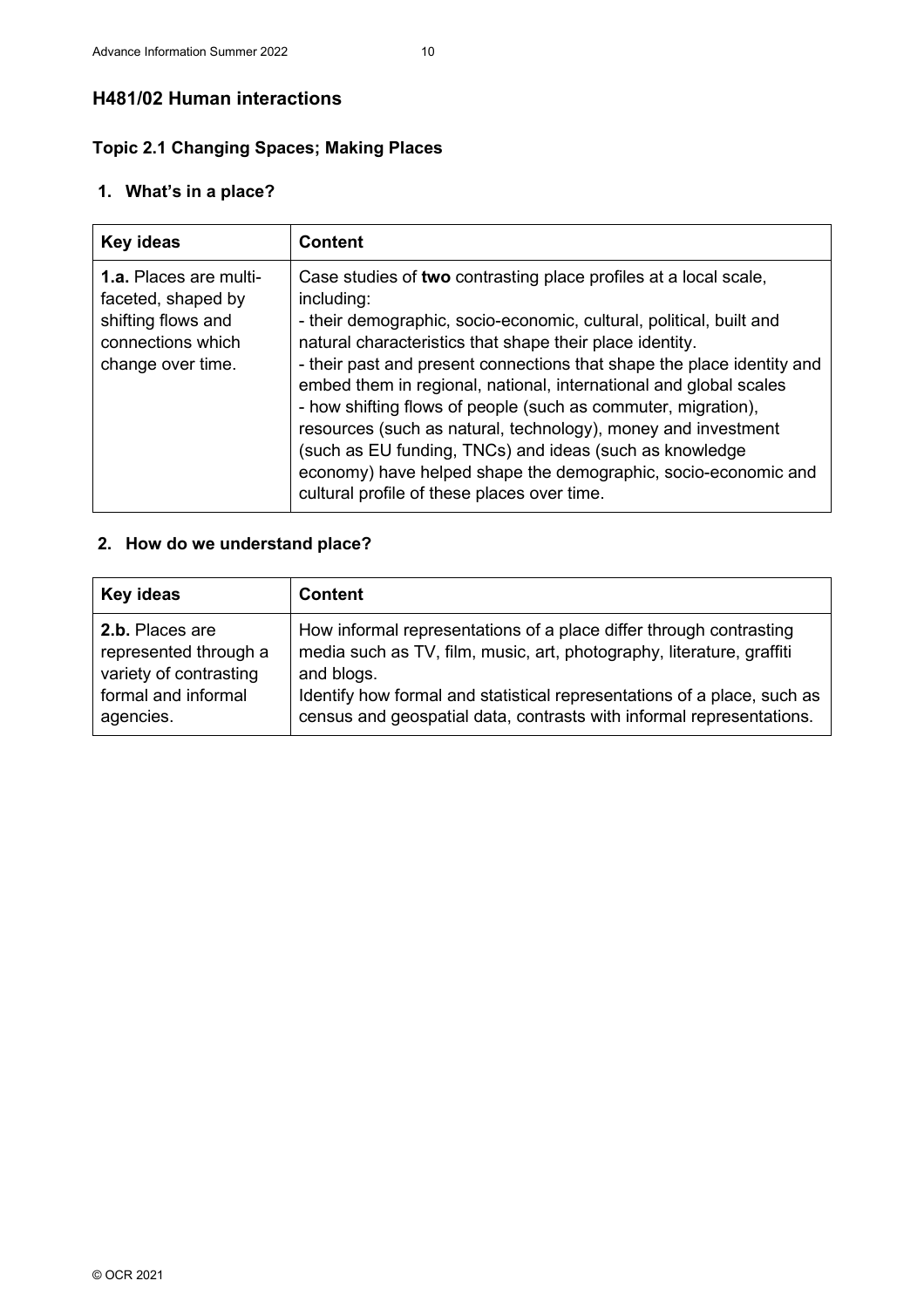$\mathsf{r}$ 

| <b>Key ideas</b>                                                                                                                                        | <b>Content</b>                                                                                                                                                                                                                                                                                                                                                                                                                                     |
|---------------------------------------------------------------------------------------------------------------------------------------------------------|----------------------------------------------------------------------------------------------------------------------------------------------------------------------------------------------------------------------------------------------------------------------------------------------------------------------------------------------------------------------------------------------------------------------------------------------------|
| <b>3.a.</b> The distribution of<br>resources, wealth and<br>opportunities are not<br>evenly spread within<br>and between places.                        | The concept of social inequality and how this can be measured<br>through indices such as housing, healthcare, education, employment<br>and access to services.<br>How and why spatial patterns of social inequalities vary both within<br>and between places.                                                                                                                                                                                      |
| <b>3.b.</b> Processes of<br>economic change can<br>create opportunities for<br>some while creating<br>and exacerbating social<br>inequality for others. | The role of government in reducing, reinforcing and creating patterns<br>of social inequality in places through spending or cuts in key services<br>such as availability and accessibility of education, healthcare,<br>infrastructure and community services.                                                                                                                                                                                     |
| <b>3.c.</b> Social inequality<br>impacts people and<br>places in different<br>ways.                                                                     | Case studies of two contrasting places to illustrate:<br>- the types of evidence of social inequality that can be found there<br>such as housing, environmental quality, crime rates, digital divide<br>- the range of factors that influence people's social inequality such as<br>income, gender, age, health, personal mobility, ethnicity, and<br>education<br>- how social inequality impacts upon people's daily lives in different<br>ways. |

#### **3. How does economic change influence patterns of social inequality in places?**

### **4. Who are the players that influence economic change in places?**

| Key ideas                                                                                       | <b>Content</b>                                                                                                                                                                                                                                                                                                                                                                                                                          |
|-------------------------------------------------------------------------------------------------|-----------------------------------------------------------------------------------------------------------------------------------------------------------------------------------------------------------------------------------------------------------------------------------------------------------------------------------------------------------------------------------------------------------------------------------------|
| <b>4.a.</b> Places are<br>influenced by a range<br>of players operating at<br>different scales. | Case study of one country or region that has been impacted by<br>structural economic change, including:<br>- socio-economic, demographic, cultural and environmental<br>characteristics of the place before the economic change<br>- the economic change/changes that took place and the role of<br>players involved in driving the change<br>- socio-economic, demographic, cultural and environmental impacts<br>on people and place. |

## **5. How are places created through placemaking processes?**

| Key ideas                                                                     | <b>Content</b>                                                                                                                   |
|-------------------------------------------------------------------------------|----------------------------------------------------------------------------------------------------------------------------------|
| <b>5.a.</b> Place is produced<br>in a variety of ways at<br>different scales. | How local community groups shape the place they live, such as<br>residents associations, heritage associations and social media. |

#### **Topic Specific Skills:**

- appreciate how qualitative approaches actively create particular place representations
- analysing the impacts of different media on place meanings and perceptions
- the use of geospatial data to present place characteristics
- how quantitative data is used to present place characteristics.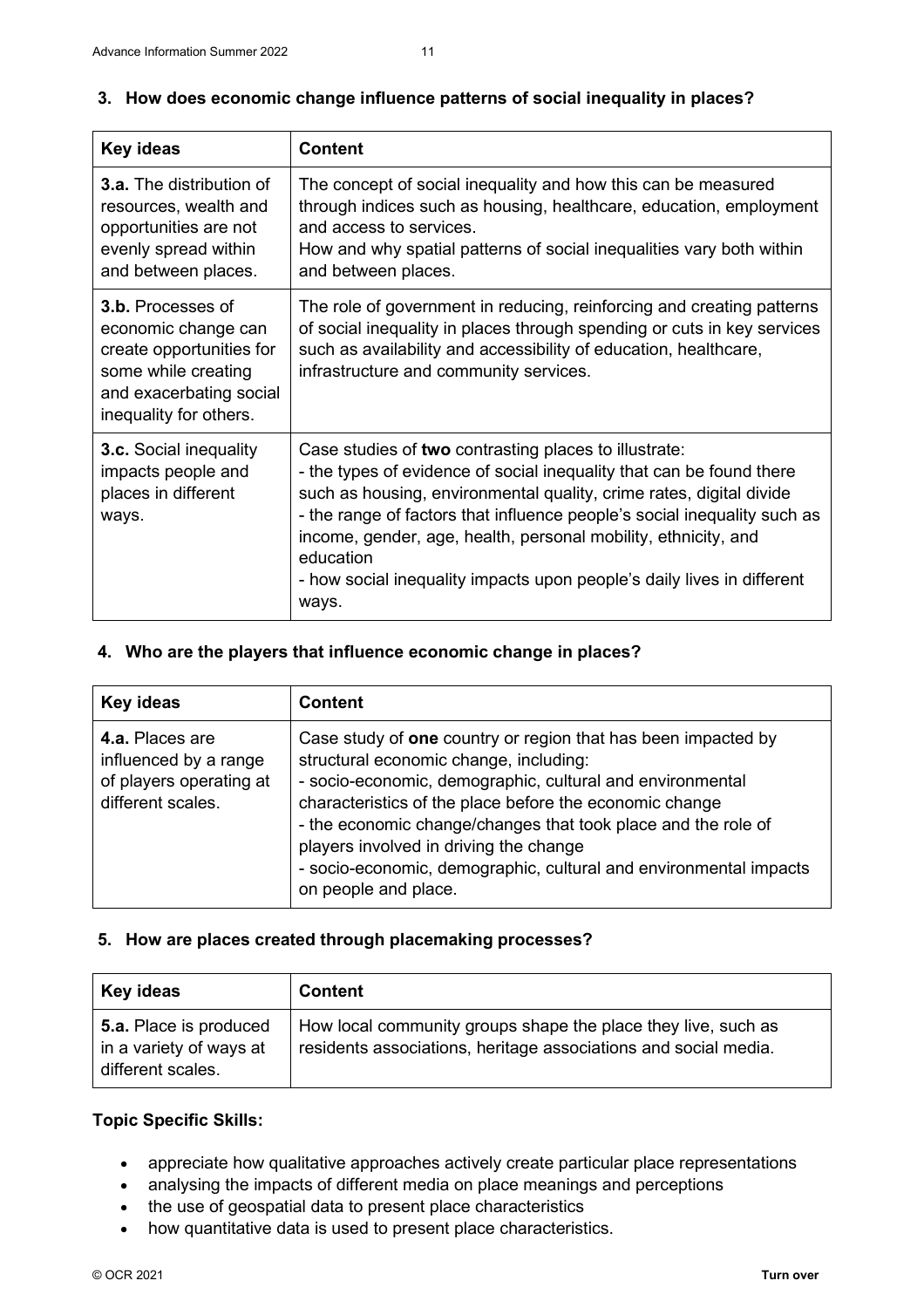## **Topic 2.2 - Global Connections**

## **Topic 2.2.1 Global Systems: Option A – Trade in the Contemporary World**

## **1. What are the contemporary patterns of international trade?**

| <b>Key ideas</b>                                                                                                                | <b>Content</b>                                                                                                                                                                                                                                                                                                              |
|---------------------------------------------------------------------------------------------------------------------------------|-----------------------------------------------------------------------------------------------------------------------------------------------------------------------------------------------------------------------------------------------------------------------------------------------------------------------------|
| <b>1.a.</b> International<br>trade involves flows of<br>merchandise, services<br>and capital which vary<br>spatially.           | An understanding of the terms merchandise, services and capital as<br>components of international trade.                                                                                                                                                                                                                    |
| <b>1.b.</b> Current patterns<br>of international trade<br>are related to global<br>patterns of<br>socioeconomic<br>development. | How international trade can promote stability, growth and development<br>within and between countries, through flows of people, money, ideas<br>and technology.<br>How international trade causes inequalities, conflicts and injustices for<br>people and places, through flows of people, money, ideas and<br>technology. |

## **2. Why has trade become increasingly complex?**

| <b>Key ideas</b>                                                                                 | <b>Content</b>                                                                                                                                                                                                                                                                                                                                                                                                                                                                                                      |
|--------------------------------------------------------------------------------------------------|---------------------------------------------------------------------------------------------------------------------------------------------------------------------------------------------------------------------------------------------------------------------------------------------------------------------------------------------------------------------------------------------------------------------------------------------------------------------------------------------------------------------|
| <b>2.a.</b> Access to<br>markets<br>are influenced by a<br>multitude of<br>interrelated factors. | International trade has increased connectivity due to changes in the<br>21st century, including:<br>- technology, transport and communications have increased<br>connectivity of global supply chains<br>- increasing influence of MNCs in EDCs, including outsourcing<br>- role of regional trading blocs, such as the EU<br>- growth of 'south-south' trade, between developing countries<br>- growth of services in the global economy<br>- increasing labour mobility and new international division of labour. |
| 2.b. There is<br>interdependence<br>between countries<br>and their trading<br>partners.          | Case study of <b>one EDC</b> to illustrate:<br>- direction and components of its current international trade patterns<br>- changes in its international trade patterns over time<br>- economic, political, social and environmental interdependence with<br>trading partners<br>- impacts of trade on the EDC, including economic development,<br>political stability and social equality.                                                                                                                          |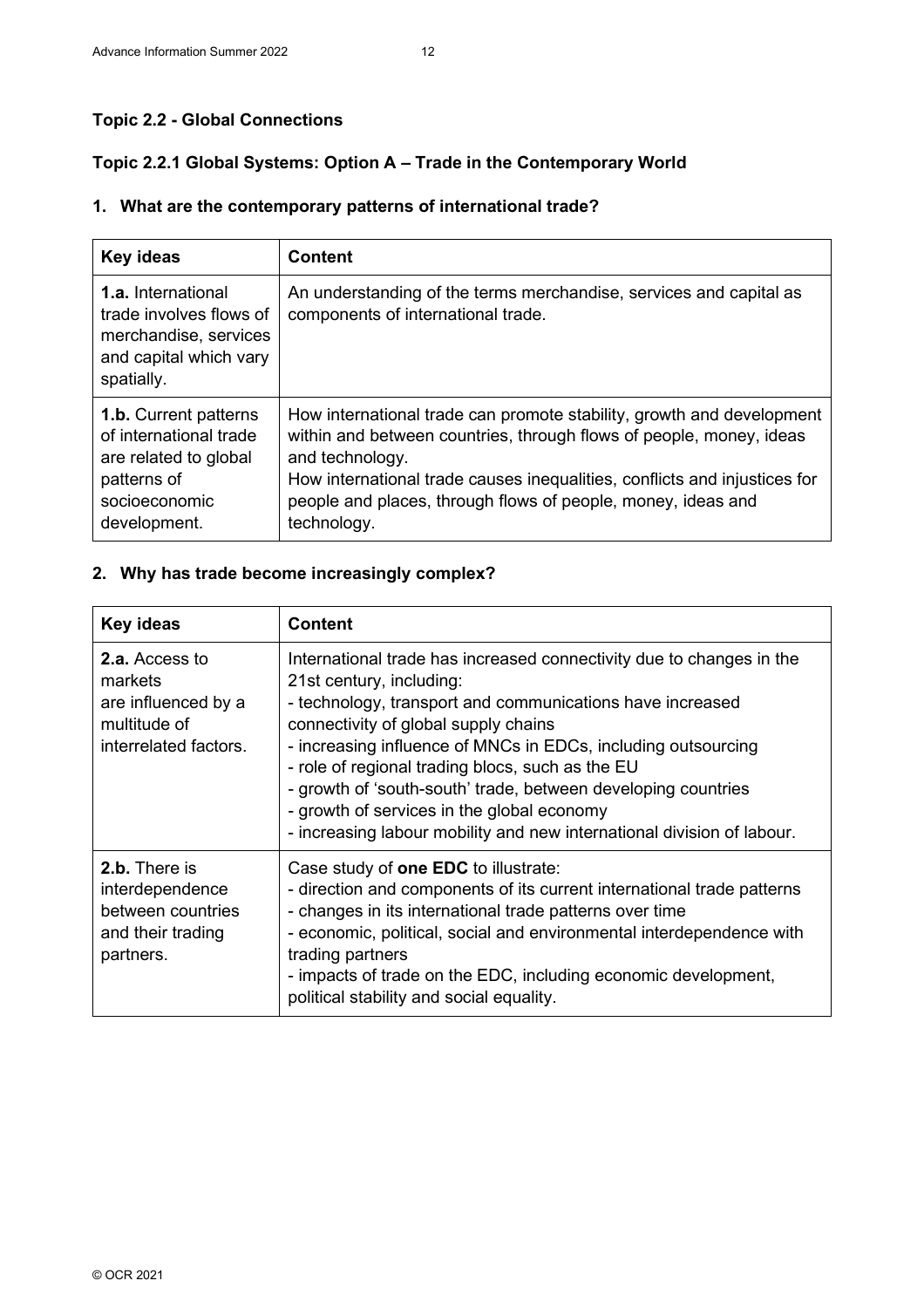## **Topic 2.2.2 Global Systems: Option B – Global Migration**

| Key ideas                    | <b>Content</b>                                                         |
|------------------------------|------------------------------------------------------------------------|
| <b>1.b.</b> Current patterns | How global migration can promote stability, growth and development     |
| of international             | within and between countries through flows of people, money, ideas     |
| migration are related        | and technology.                                                        |
| to global patterns of        | How global migration causes inequalities, conflicts and injustices for |
| socio-economic               | people and places through flows of people, money, ideas and            |
| development.                 | technology                                                             |

## **1. What are the contemporary patterns of global migration?**

## **2. Why has migration become increasingly complex?**

| <b>Key ideas</b>                                                                                  | <b>Content</b>                                                                                                                                                                                                                                                                                                                                                                                                                                                                                                                                            |
|---------------------------------------------------------------------------------------------------|-----------------------------------------------------------------------------------------------------------------------------------------------------------------------------------------------------------------------------------------------------------------------------------------------------------------------------------------------------------------------------------------------------------------------------------------------------------------------------------------------------------------------------------------------------------|
| 2.a. Global migration<br>patterns are<br>influenced by a<br>multitude of<br>interrelated factors. | Changes in the 21st century have increased the complexity of global<br>migration, including:<br>- economic globalisation leading to the emergence of new source<br>areas and host destinations<br>- high concentration of young workers and female migrants<br>- flows in South-South corridors are now equal in magnitude to those<br>in South-North corridors<br>- conflict and persecution have increased numbers of refugees<br>- changes in national immigration and emigration policies<br>- development of distinct corridors of bi-lateral flows. |
| 2.b. Corridors of<br>migrant flows create<br>interdependence<br>between countries.                | Case study of <b>one EDC</b> to illustrate:<br>- current patterns of immigration and emigration<br>- changes in immigration and emigration over time<br>- economic, political, social and environmental interdependence with<br>countries connected to the EDC by migrant flows<br>- the impact of migration on the EDC's economic development,<br>political stability and social equality                                                                                                                                                                |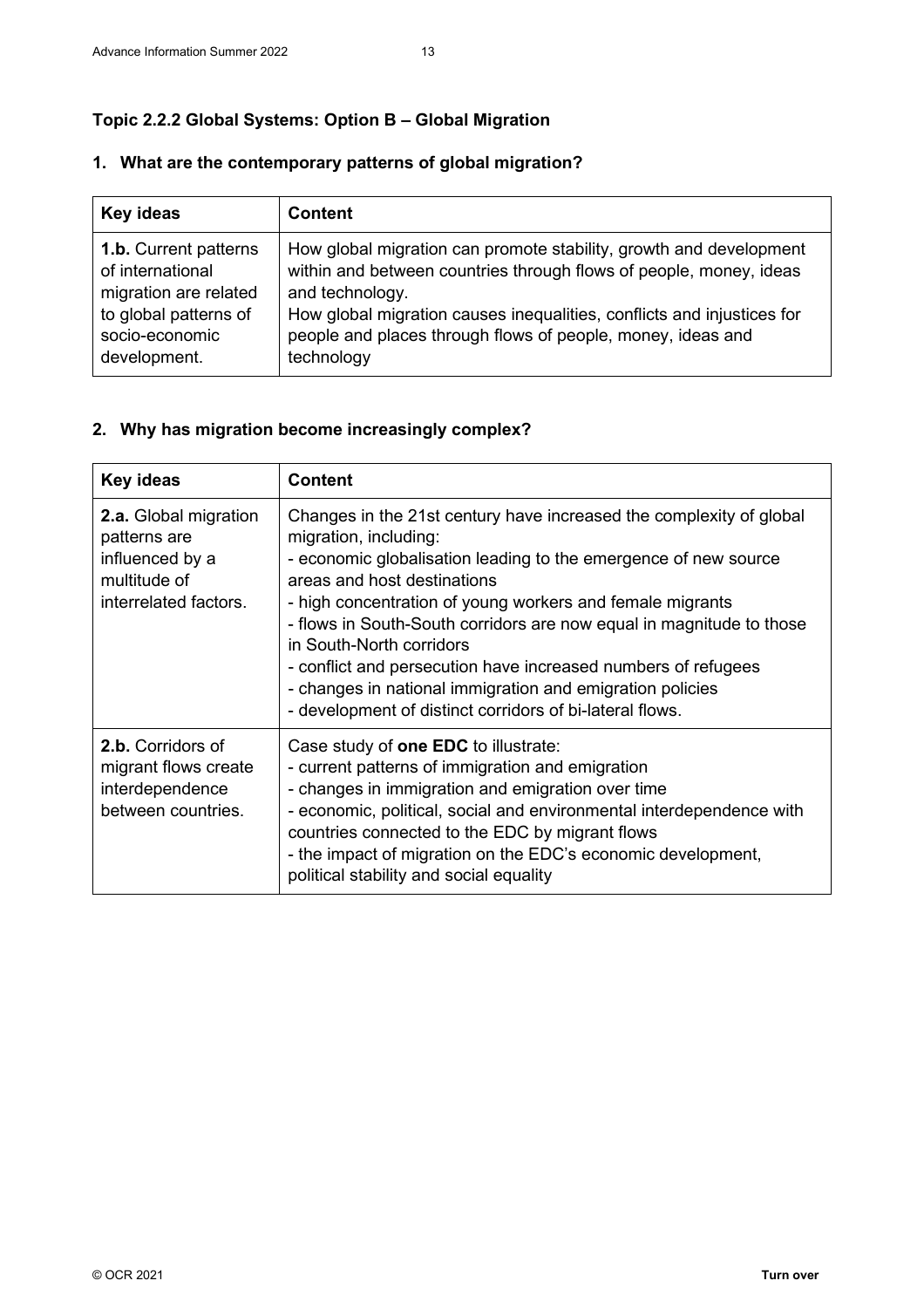## **Topic 2.2.3 Global Governance: Option C – Human Rights**

### **1. What is meant by human rights?**

| Key ideas                                                          | <b>Content</b>                                                                                                                                                                                          |
|--------------------------------------------------------------------|---------------------------------------------------------------------------------------------------------------------------------------------------------------------------------------------------------|
| <b>1.a.</b> There is global<br>variation in human<br>rights norms. | Understanding of what is meant by human rights.<br>Understand the terms of norms, intervention and geopolitics and how<br>they are fundamental in appreciating that human rights are complex<br>issues. |

## **2. What are the variations in women's rights?**

| Key ideas                                                                  | <b>Content</b>                                                                                                                                                              |
|----------------------------------------------------------------------------|-----------------------------------------------------------------------------------------------------------------------------------------------------------------------------|
| 2.a. The geography of<br>gender inequality is<br>complex and<br>contested. | Economic, political and social factors to explain variation in the<br>patterns of gender inequality, including the challenges of access to<br>reproductive health services. |

## **3. What are the strategies for global governance of human rights?**

| Key ideas                                                                                                                                                   | <b>Content</b>                                                                                                                                                                                                                                                                                                                                                                                                                                                        |
|-------------------------------------------------------------------------------------------------------------------------------------------------------------|-----------------------------------------------------------------------------------------------------------------------------------------------------------------------------------------------------------------------------------------------------------------------------------------------------------------------------------------------------------------------------------------------------------------------------------------------------------------------|
| 3.b. Global<br>governance of human<br>rights involves<br>cooperation between<br>organisations at<br>scales from global to<br>local, often in<br>partnership | How human rights are promoted and protected by institutions, treaties,<br>laws and norms.<br>Case study of strategies for global governance of human rights in one<br>area of conflict to illustrate:<br>- contributions and interactions of different organisations at a range of<br>scales from global to local, including the United Nations, a national<br>government and an NGO<br>- consequences of global governance of human rights for local<br>communities. |

## **4. To what extent has intervention in human rights contributed to development?**

| <b>Key ideas</b>                                                                             | <b>Content</b>                                                                                                                                                                                                                                                                                                                                                                                                                                                                                               |
|----------------------------------------------------------------------------------------------|--------------------------------------------------------------------------------------------------------------------------------------------------------------------------------------------------------------------------------------------------------------------------------------------------------------------------------------------------------------------------------------------------------------------------------------------------------------------------------------------------------------|
| 4.a. Global<br>governance of human<br>rights has<br>consequences for<br>citizens and places. | How the global governance of human rights issues has consequences<br>for citizens and places, including short term effects, such as immediate<br>relief from NGOs, and longer term effects, such as changes in laws.<br>Case study of the impact of global governance of human rights in an<br>LIDC, including:<br>- the human rights issue/issues<br>- the global governance strategy/strategies used<br>- opportunities for stability, growth and development<br>- challenges of inequality and injustice. |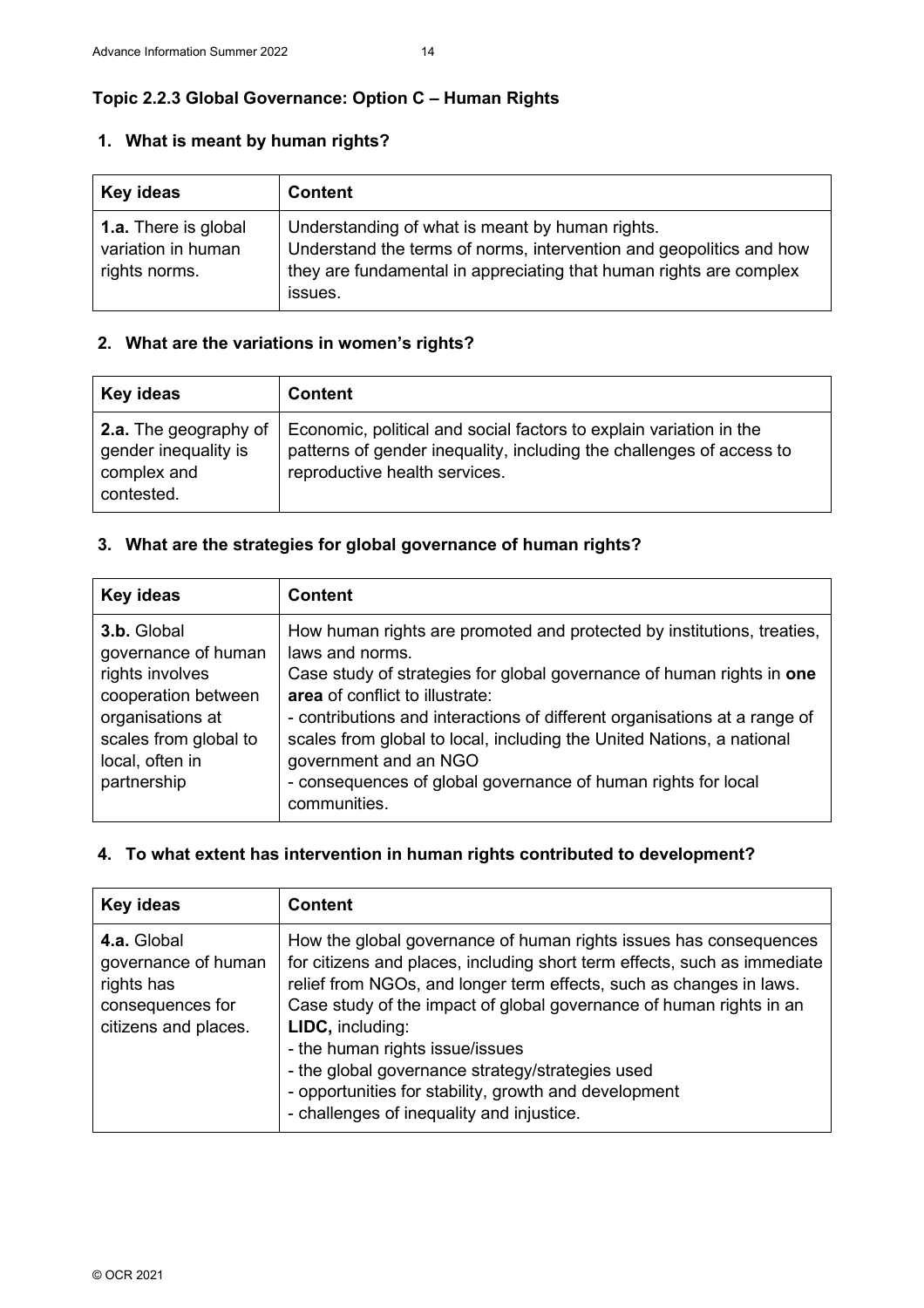## **Topic 2.2.4 Global Governance: Option D – Power and Borders**

## **1. What is meant by sovereignty and territorial integrity?**

| Key ideas                                                                           | <b>Content</b>                                                                                                                                                                                                                                                                                                                 |
|-------------------------------------------------------------------------------------|--------------------------------------------------------------------------------------------------------------------------------------------------------------------------------------------------------------------------------------------------------------------------------------------------------------------------------|
| <b>1.a.</b> The world political<br>map of sovereign<br>nation-states is<br>dynamic. | Definitions of state, nation, sovereignty and territorial integrity and how<br>they are fundamental in understanding the world political map.<br>Understand the terms of norms, intervention and geopolitics and how<br>they are fundamental in appreciating that sovereignty and territorial<br>integrity are complex issues. |

### **2. What are the contemporary challenges to sovereign state authority?**

| Key ideas                                                                                         | <b>Content</b>                                                                                                                                                                                                                                                                                                                                          |
|---------------------------------------------------------------------------------------------------|---------------------------------------------------------------------------------------------------------------------------------------------------------------------------------------------------------------------------------------------------------------------------------------------------------------------------------------------------------|
| 2.a. A multitude of<br>factors pose<br>challenges to<br>sovereignty and<br>territorial integrity. | Erosion of sovereignty and loss of territorial integrity are influenced by<br>economic, political, social and environmental factors, including the<br>challenges of:<br>- current political boundaries<br>- transnational corporations (TNCs)<br>- supranational institutions such as regional trading blocs<br>- political dominance of ethnic groups. |

## **3. What is the role of global governance in conflict?**

| Key ideas                                                                                                                                 | <b>Content</b>                                                                                                                                                                                                                                                                                                        |
|-------------------------------------------------------------------------------------------------------------------------------------------|-----------------------------------------------------------------------------------------------------------------------------------------------------------------------------------------------------------------------------------------------------------------------------------------------------------------------|
| 3.b. Global<br>governance involves<br>cooperation between<br>organisations at<br>scales from global to<br>local, often in<br>partnership. | Case study of strategies for global governance in one area of conflict<br>to illustrate:<br>- interventions and interactions of organisations at a range of scales,<br>including the United Nations, a national government and an NGO<br>- consequences of global governance of the conflict for local<br>communities |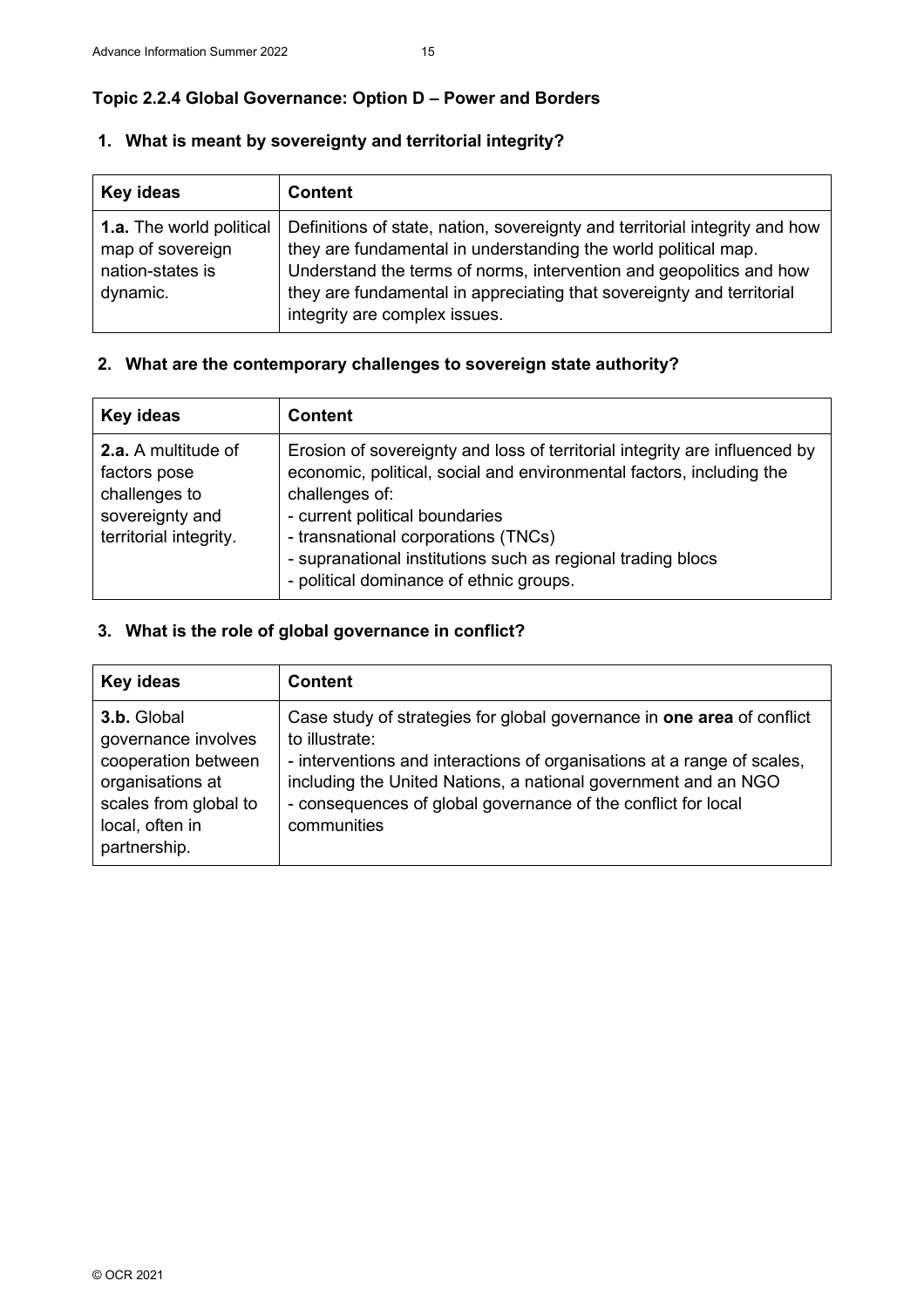| Key ideas                                                                                                                | <b>Content</b>                                                                                                                                                                                                                                                                                                                                                                                                                                                                                                                                                                                                                                                                                                                                                                                                  |
|--------------------------------------------------------------------------------------------------------------------------|-----------------------------------------------------------------------------------------------------------------------------------------------------------------------------------------------------------------------------------------------------------------------------------------------------------------------------------------------------------------------------------------------------------------------------------------------------------------------------------------------------------------------------------------------------------------------------------------------------------------------------------------------------------------------------------------------------------------------------------------------------------------------------------------------------------------|
| 4.a. Global<br>governance of<br>sovereignty and<br>territorial integrity has<br>consequences for<br>citizens and places. | How the global governance of sovereignty issues has consequences<br>for citizens and places, including short term effects, such as<br>humanitarian aid, and longer term effects, such as changes in political<br>regime.<br>How the global governance of territorial integrity issues has<br>consequences for citizens and places, including short term effects,<br>such as maintaining peace, and longer term effects, such as trade<br>relationships<br>Case study of the impact of global governance of sovereignty or<br>territorial integrity in one LIDC to illustrate and explain:<br>- the sovereignty or territorial integrity issue/issues<br>- the global governance strategy/strategies used<br>- opportunities for stability, growth and development<br>- challenges of inequality and injustices. |

## **4. How effective is global governance of sovereignty and territorial integrity?**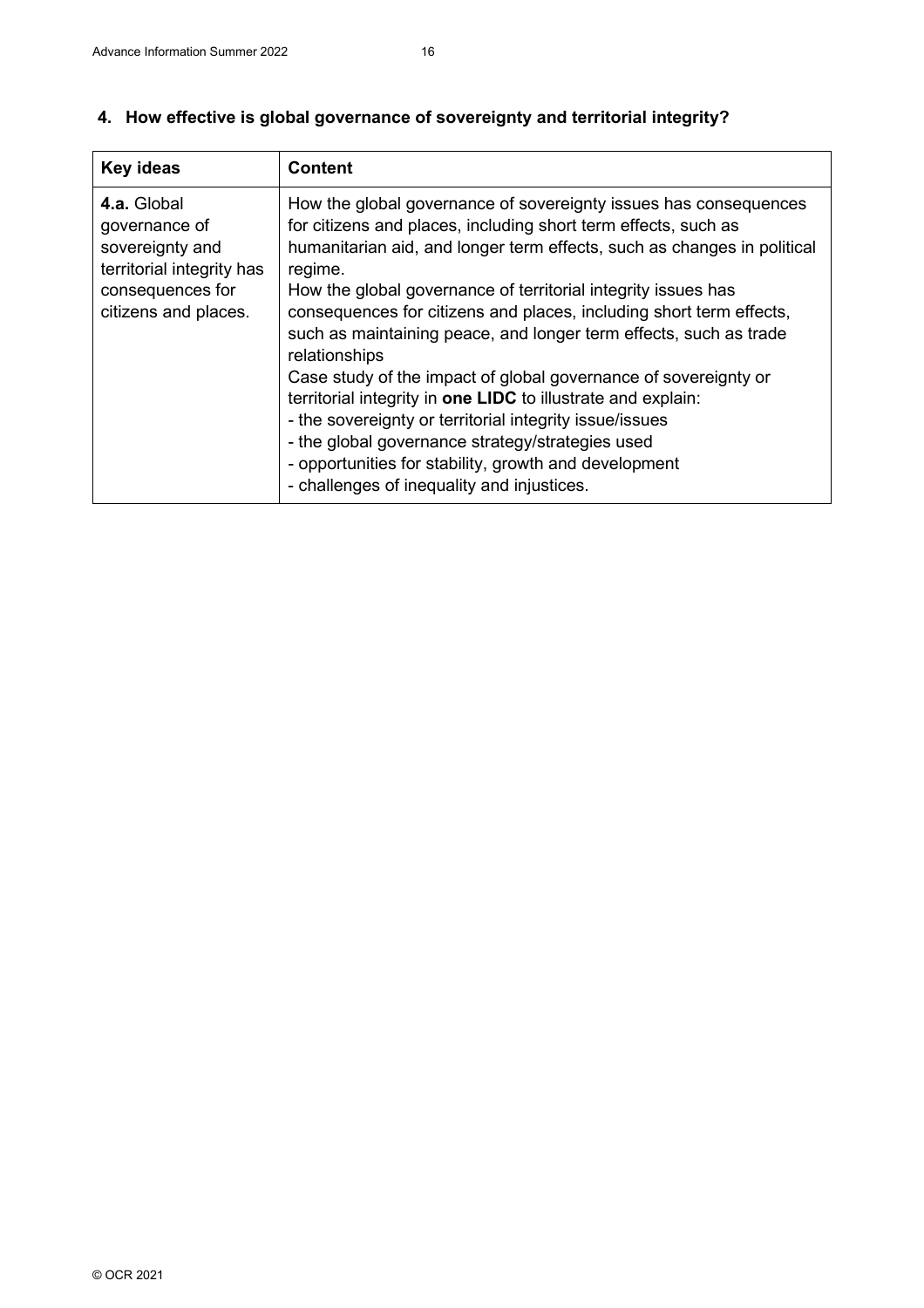## **H481/03 Geographical debates**

## **Topic 3.1 Climate Change**

## **2. How and why has the era of industrialisation affected global climate?**

| <b>Key ideas</b>                                                                                      | <b>Content</b>                                                                                                                                                                                                                                                                                                                                                                                                                                                                                                        |
|-------------------------------------------------------------------------------------------------------|-----------------------------------------------------------------------------------------------------------------------------------------------------------------------------------------------------------------------------------------------------------------------------------------------------------------------------------------------------------------------------------------------------------------------------------------------------------------------------------------------------------------------|
| 2.a. Humans have<br>influenced the climate<br>system, leading to a<br>new epoch, the<br>Anthropocene. | Evidence the world has warmed since the late-nineteenth century,<br>including:<br>- increases in surface, atmospheric and oceanic temperatures<br>- shrinking of valley glaciers and ice sheets<br>- rising sea level<br>- increasing atmospheric water vapour<br>- decreasing snow cover and sea ice.<br>Reasons why anthropogenic greenhouse gas emissions have<br>increased since the pre-industrial era<br>The balance of anthropogenic emissions around the world and how<br>this has changed in recent history. |

## **4. In what ways can humans respond to climate change?**

| <b>Key ideas</b>                                                                                                                     | <b>Content</b>                                                                                                                                                                                                                                                                                                  |
|--------------------------------------------------------------------------------------------------------------------------------------|-----------------------------------------------------------------------------------------------------------------------------------------------------------------------------------------------------------------------------------------------------------------------------------------------------------------|
| 4.b. The impacts of<br>climate change are<br>global and dynamic.                                                                     | Implications of climate change currently being experienced for people<br>and the environment, such as from changes to ecosystems, health<br>and extreme weather, and how these are projected to change in the<br>future<br>The vulnerability of people and the environment to the impacts of<br>climate change. |
| 4.c. Mitigation and<br>adaptation are<br>complementary<br>strategies for reducing<br>and managing the<br>risks of climate<br>change. | Mitigation strategies to cut global emissions of greenhouse gases,<br>including:<br>- energy efficiency and conservation<br>- fuel shifts and low-carbon energy sources<br>- carbon capture and storage<br>- forestry strategies<br>- geoengineering.                                                           |

## **5. Can an international response to climate change ever work?**

| <b>Key ideas</b>                                                                              | <b>Content</b>                                                                                                                                                                                                                                                                                                                                                                                                        |
|-----------------------------------------------------------------------------------------------|-----------------------------------------------------------------------------------------------------------------------------------------------------------------------------------------------------------------------------------------------------------------------------------------------------------------------------------------------------------------------------------------------------------------------|
| 5.a. Effective<br>implementation<br>depends on policies<br>and co-operation at all<br>scales. | Geopolitics associated with the human response to climate change,<br>including:<br>- role of the Intergovernmental Panel on Climate Change in shaping<br>policy making<br>- success of international directives, such as the Kyoto Protocol<br>- significance of carbon trading and carbon credits<br>- evolution of national, and sub-national policy that extends beyond the<br>vision of international directives. |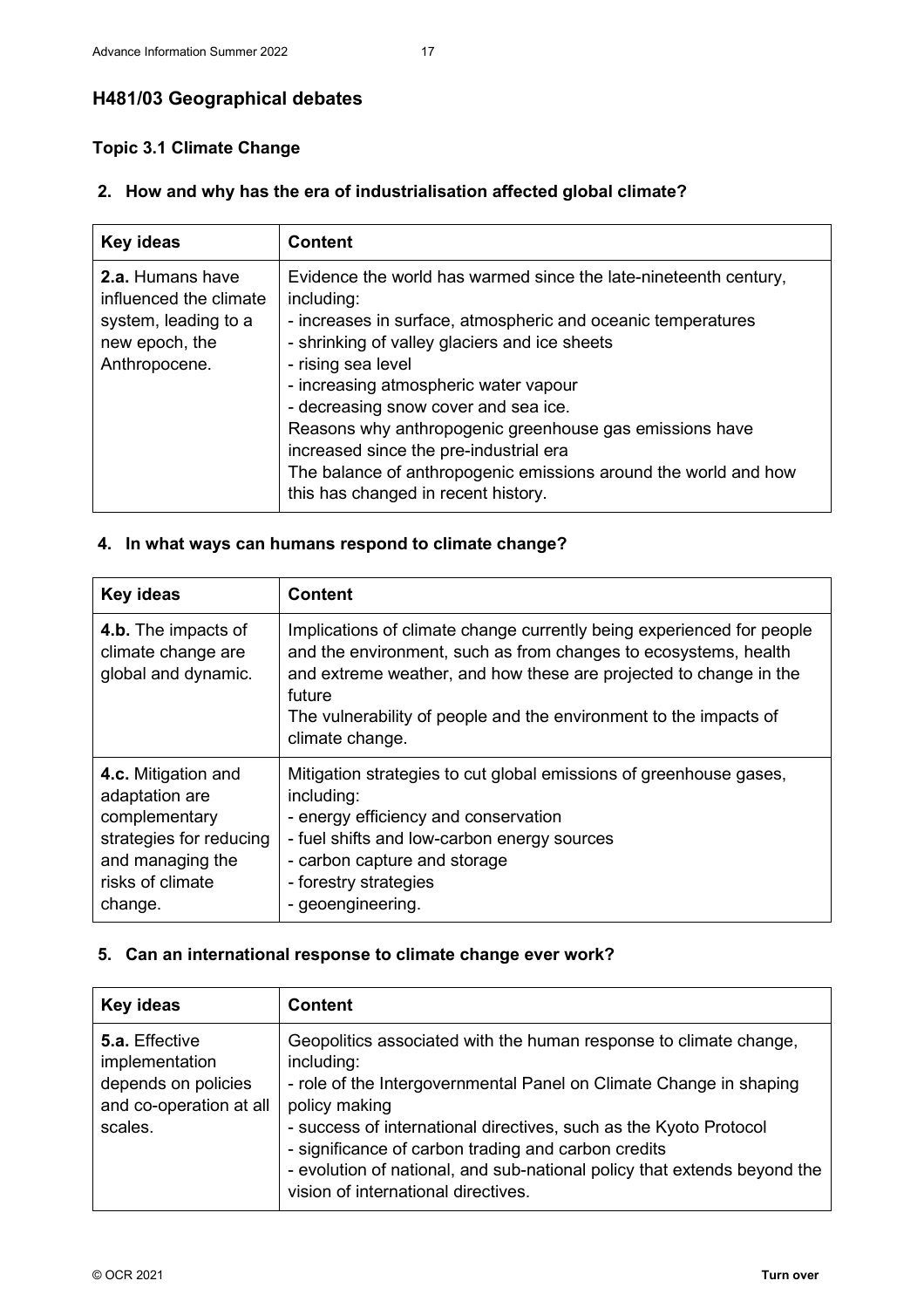## **Topic 3.2 – Disease Dilemmas**

**1. What are the global patterns of disease and can factors be identified that determine these?**

| <b>Key ideas</b>                                                                                                                                      | <b>Content</b>                                                                                                                                                                                                                                                                                                                                                                                                                                                                                                                                                                                                                                                                                                              |
|-------------------------------------------------------------------------------------------------------------------------------------------------------|-----------------------------------------------------------------------------------------------------------------------------------------------------------------------------------------------------------------------------------------------------------------------------------------------------------------------------------------------------------------------------------------------------------------------------------------------------------------------------------------------------------------------------------------------------------------------------------------------------------------------------------------------------------------------------------------------------------------------------|
| 1.a. Diseases can be<br>classified and their<br>patterns mapped. The<br>spread of diseases is<br>complex and<br>influenced by a<br>number of factors. | Patterns of disease, including global distributions of malaria, HIV,<br>tuberculosis, diabetes and cardio-vascular disease.<br>Disease diffusion and spread to new areas (Hägerstrand model),<br>including the phases of diffusion, physical and socio-economic<br>barriers.                                                                                                                                                                                                                                                                                                                                                                                                                                                |
| 1.b. There is a<br>relationship between<br>physical factors and<br>the prevalence of<br>disease which can<br>change over time.                        | Global patterns of temperature, precipitation, relief and water sources<br>and how they affect patterns of disease.<br>Physical factors can influence vectors of disease such as the<br>prevalence of mosquitoes in warm, humid areas close to water<br>sources.<br>How seasonal variations influence disease outbreaks such as periods<br>of drought or monsoon rains.<br>Climate change provides the conditions for emerging infectious<br>diseases to spread to new places and new hosts such as West Nile<br>virus, tsetse fly and tick seasons.<br>The conditions for zoonotic infectious diseases such as bird flu or<br>rabies to establish and spread from animals to humans.                                       |
| 1.c. Natural hazards<br>can influence the<br>outbreak and spread<br>of disease.                                                                       | Case study of one country which has experienced a natural hazard,<br>such as an earthquake, drought or monsoon rains, and the<br>implications this has on a named disease, such as cholera or typhoid:<br>- geographical area covered by the hazard and its influence on the risk<br>and outbreak of disease<br>- environmental factors affecting the spread of disease such as<br>climate, sanitation, water supply and food<br>- human factors affecting the spread of the disease such as population<br>density, access to clean water, immunisation programmes<br>- impacts of the disease on resident populations<br>- strategies used to minimise the impacts of the disease at national<br>and international scales. |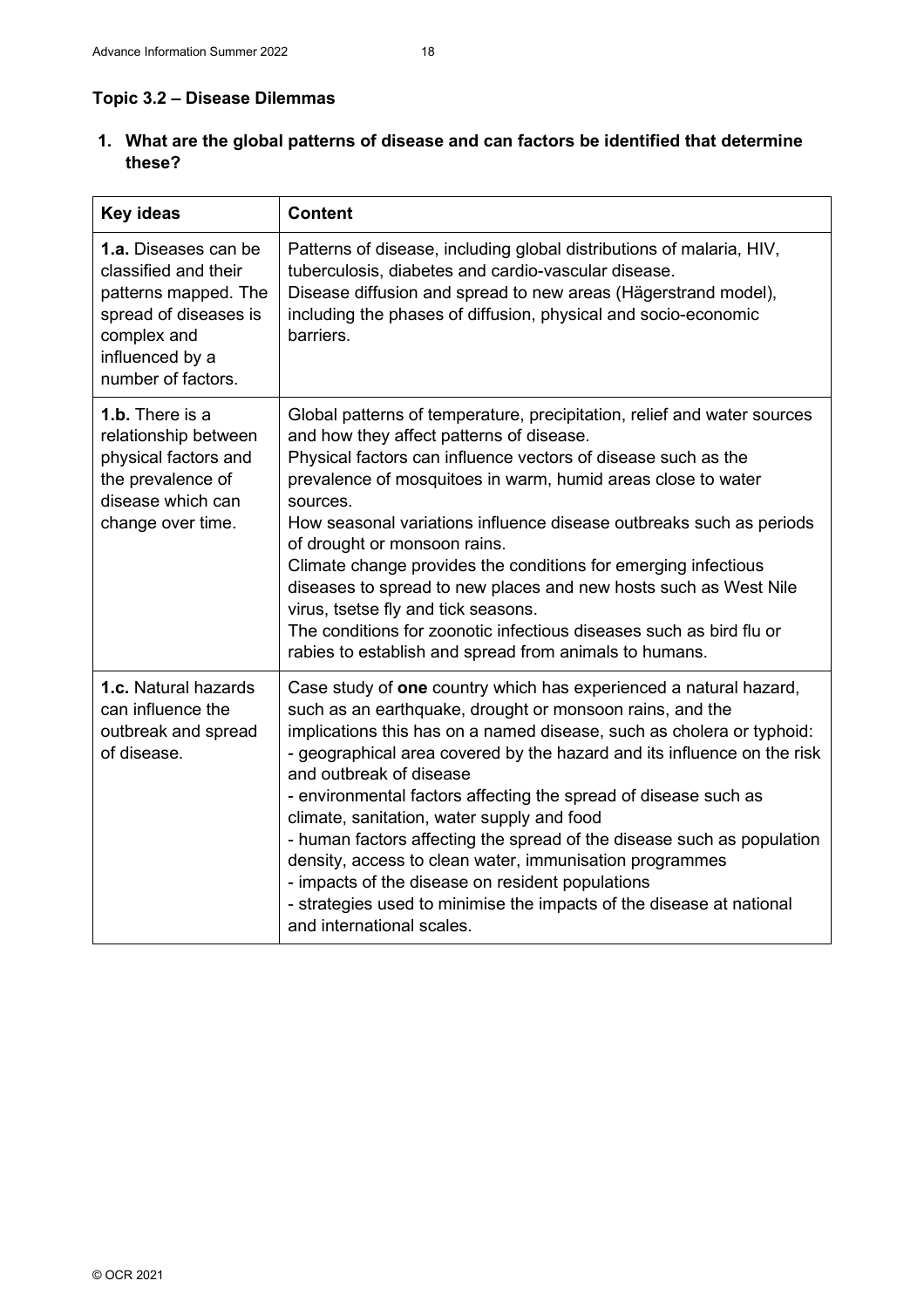## **2. Is there a link between disease and levels of economic development?**

| Key ideas                                                                                                                                                                    | <b>Content</b>                                                                                                                                                                                                                                                                                                                                                                                                                                                                                                                                                                           |
|------------------------------------------------------------------------------------------------------------------------------------------------------------------------------|------------------------------------------------------------------------------------------------------------------------------------------------------------------------------------------------------------------------------------------------------------------------------------------------------------------------------------------------------------------------------------------------------------------------------------------------------------------------------------------------------------------------------------------------------------------------------------------|
| <b>2.a.</b> As countries<br>develop economically<br>the frequency of<br>communicable<br>diseases decreases,<br>while the prevalence<br>of noncommunicable<br>diseases rises. | How rising standards of living, including access to food, clean water<br>and sanitation, impact upon susceptibility to disease and influence a<br>country's epidemiological transition.<br>The reasons why LIDCs have a higher prevalence for communicable<br>diseases (diseases of poverty) and ACs have a higher prevalence for<br>noncommunicable diseases (diseases of affluence).<br>Case study of one country experiencing air pollution and the impact<br>this has on incidences of cancers (such as lung or bladder). The global<br>and national solutions in dealing with this. |
|                                                                                                                                                                              |                                                                                                                                                                                                                                                                                                                                                                                                                                                                                                                                                                                          |

## **3. How effectively are communicable and non-communicable diseases dealt with?**

| Key ideas            | <b>Content</b>                                                        |
|----------------------|-----------------------------------------------------------------------|
| 3.a. Communicable    | Case study of one communicable disease, such as malaria or            |
| diseases have causes | tuberculosis, at a country scale, either an LIDC or EDC, including:   |
| and impacts with     | - environmental and human causes of the disease                       |
| mitigation and       | - prevalence, incidence and patterns of the disease                   |
| response strategies  | - socio-economic impacts of the disease                               |
| which have varying   | - direct and indirect strategies used by government and international |
| levels of success    | agencies to mitigate against the disease and respond to outbreaks.    |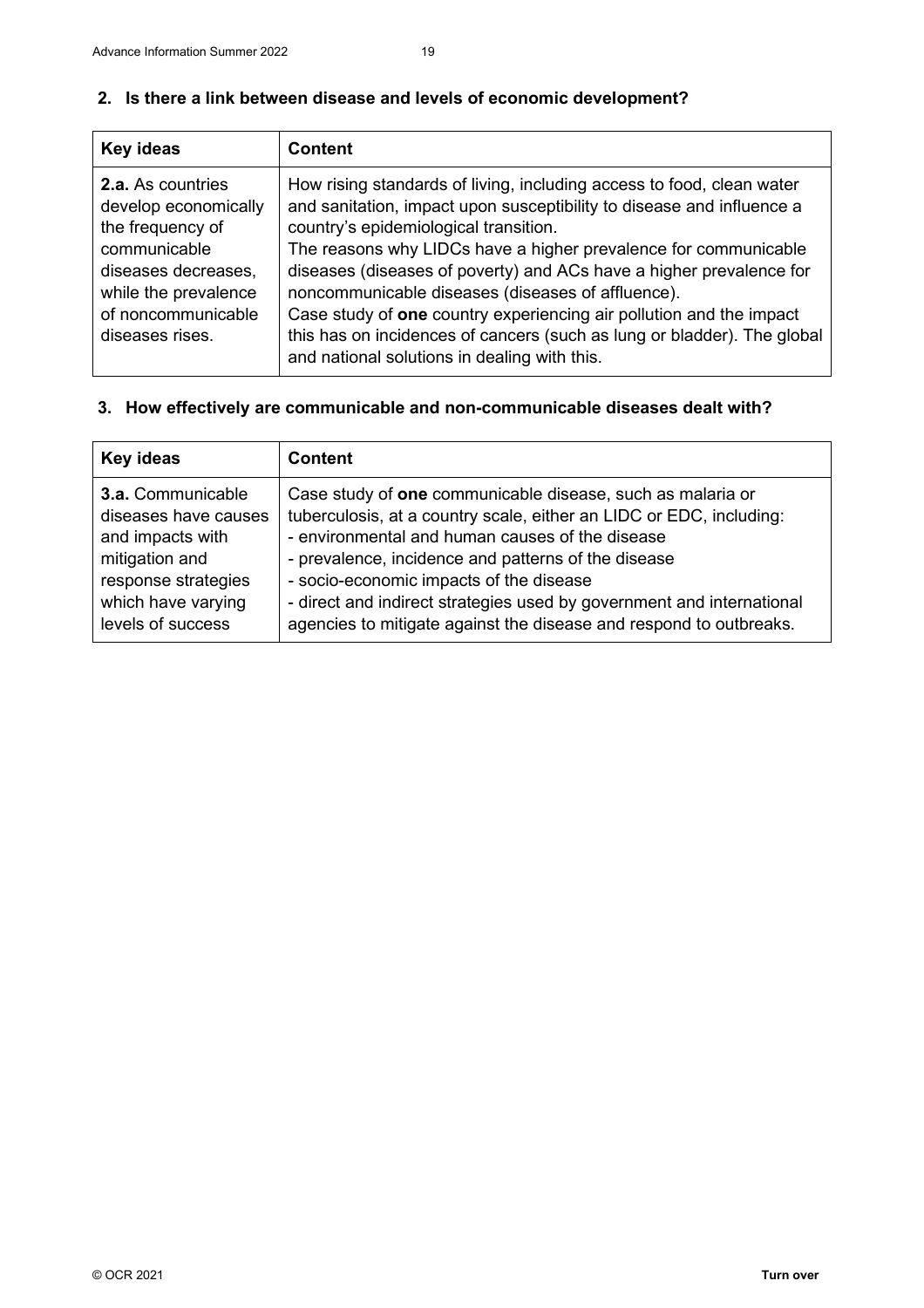## **Topic 3.3 – Exploring Oceans**

| <b>Key ideas</b>                                                                                      | <b>Content</b>                                                                                                                                                                                                                                                                                                                                                                                                |
|-------------------------------------------------------------------------------------------------------|---------------------------------------------------------------------------------------------------------------------------------------------------------------------------------------------------------------------------------------------------------------------------------------------------------------------------------------------------------------------------------------------------------------|
| 2.a. Biological<br>resources within<br>oceans can be used<br>in sustainable or<br>unsustainable ways. | Case study of the management of one renewable biological resource<br>within oceans, such as krill or whale, including:<br>- the use and management of this resource<br>- how the values, attitudes, socio-economic status and political context<br>of the stake holders influence the use and management of the<br>resource<br>- the resilience of the resource and key thresholds to initiate<br>management. |
| 2.b. The use of ocean<br>energy and mineral<br>resources is a<br>contested issue.                     | The use and management of ocean energy resources, including:<br>- oil and gas (non-renewable resources)<br>- wave and tidal energy (flow resources - renewable resources).<br>The use of sea-bed minerals, including ferrous and non-ferrous<br>minerals, as examples of non-renewable resource use.                                                                                                          |

### **2. What are the opportunities and threats arising from the use of ocean resources?**

### **3. How and in what ways do human activities pollute oceans?**

| Key ideas                                                                                         | <b>Content</b>                                                                                                                                                                                                                                                                                                |
|---------------------------------------------------------------------------------------------------|---------------------------------------------------------------------------------------------------------------------------------------------------------------------------------------------------------------------------------------------------------------------------------------------------------------|
| <b>3.c.</b> The pattern of<br>global ocean currents<br>can disperse and<br>concentrate pollution. | How pollution, such as plastic, can spread around the globe via<br>oceanic circulation and its impact on marine ecosystems.<br>Case study of the accumulation of plastic in one ocean gyre such as in<br>the North Pacific, including:<br>- causes of the accumulation<br>- the impacts on marine ecosystems. |

## **4. How is climate change impacting the ocean system?**

| Key ideas                                                              | <b>Content</b>                                                                                                                                                                                                                                                              |
|------------------------------------------------------------------------|-----------------------------------------------------------------------------------------------------------------------------------------------------------------------------------------------------------------------------------------------------------------------------|
| 4.a. Climate change is<br>altering the nature of<br>the ocean's water. | How acidification of oceans contributes to depleting fish stocks and<br>has resulting impacts for people.<br>The rising temperature of the oceans and its threat to coral<br>ecosystems, such as coral bleaching, loss in biodiversity and threats<br>to local communities. |

## **5. How have socio-economic and political factors influenced the use of oceans?**

| Key ideas                                                                                                   | <b>Content</b>                                                                                                                                                                          |
|-------------------------------------------------------------------------------------------------------------|-----------------------------------------------------------------------------------------------------------------------------------------------------------------------------------------|
| <b>5.a.</b> Oceans have<br>been and continue to<br>be vital elements in<br>the process of<br>globalisation. | The pattern of principal shipping routes across the oceans, including<br>the influence of changes in the scale of ocean shipping.<br>The direction and type of trade across the oceans. |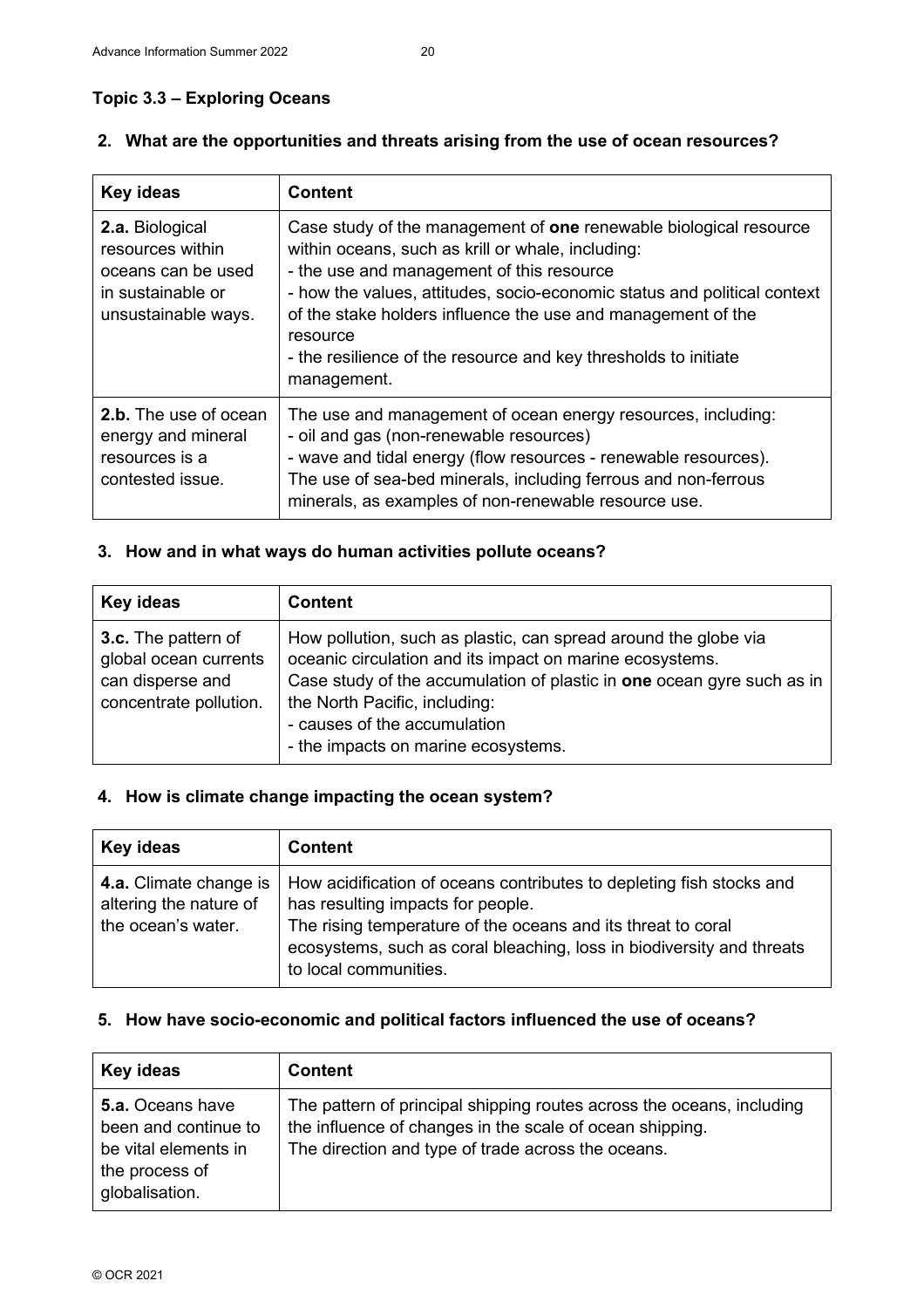| Key ideas                  | <b>Content</b>                                                         |
|----------------------------|------------------------------------------------------------------------|
| 5.b. Oceans are            | The use of oceans to exert their influence, including:                 |
| important spaces           | - the distribution of naval strongholds for one country, such as USA,  |
| where countries            | Russia or China, including its home and overseas ports                 |
| challenge each other       | - a marine conflict zone where countries dispute ocean territory areas |
| <b>5.c.</b> Oceans present | The distribution of 21st century piracy and its management.            |
| hazardous obstacles        | The use of oceans as escape routes for migrants such as South East     |
| to human activities.       | Asia to Australia or North Africa to Europe.                           |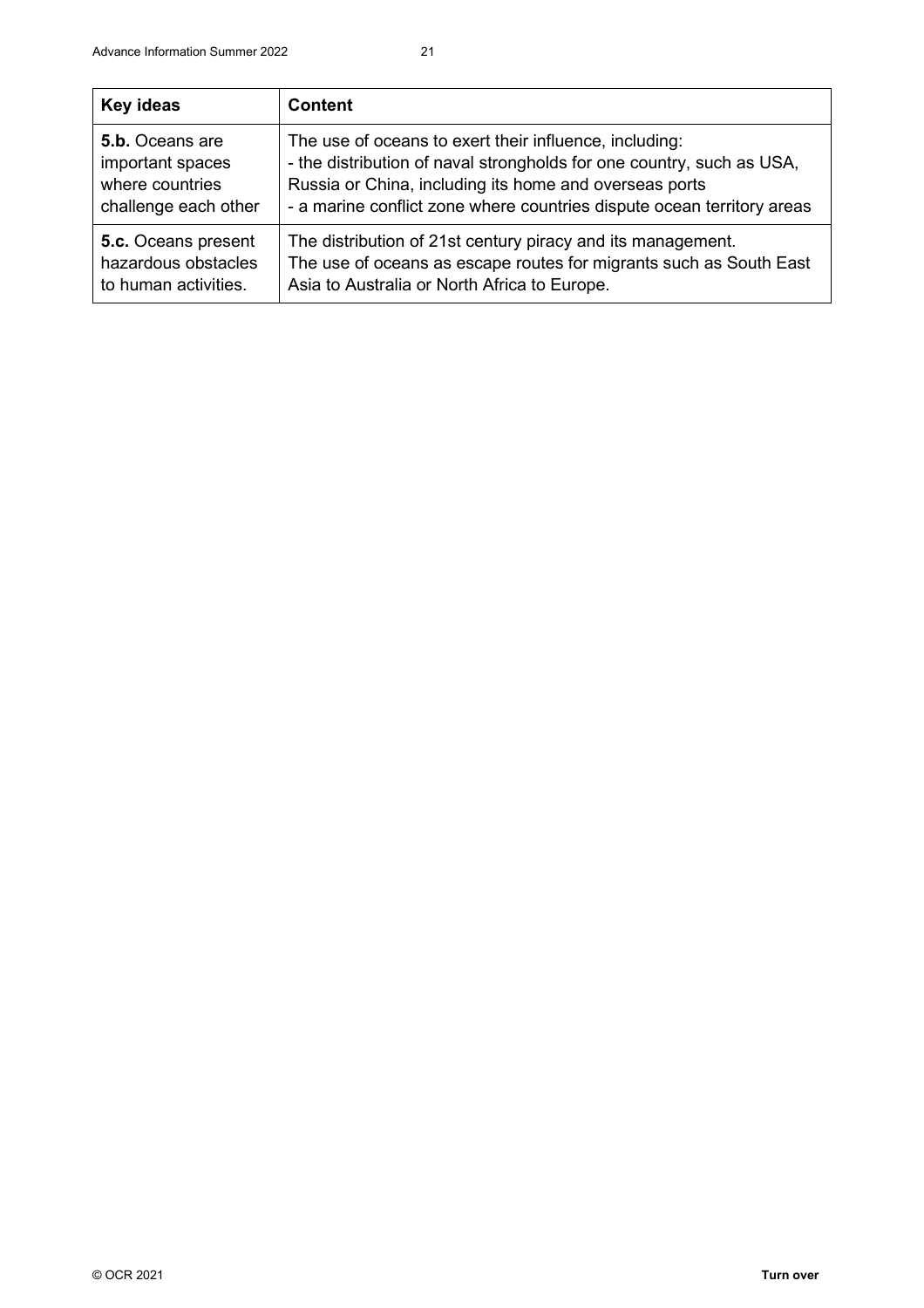## **Topic 3.4 – Future of Food**

## **1. What is food security and why is it of global significance?**

| Key ideas                                                                                               | <b>Content</b>                                                                                                                                                                                                                                                                                                                                                                                                                       |
|---------------------------------------------------------------------------------------------------------|--------------------------------------------------------------------------------------------------------------------------------------------------------------------------------------------------------------------------------------------------------------------------------------------------------------------------------------------------------------------------------------------------------------------------------------|
| 1.a. The concept of<br>food security is<br>complex and patterns<br>of food security varies<br>spatially | Defining what it means to be food secure and understanding that the<br>concept of food security is built on three pillars of food access, food<br>availability and food use.<br>How the pattern of food security is dynamic and varies both between<br>and within countries.                                                                                                                                                         |
| <b>1.c.</b> Globalisation is<br>changing the food<br>industry.                                          | The influence of globalisation on the food industry such as increased<br>demand and global tastes.<br>Globalisation of the food industry creates a number of issues including<br>food miles, inequality between TNCs and small suppliers, obesity and<br>price crisis.<br>Globalisation of the food industry creates a number of opportunities<br>including technological innovation, short-term food relief and consumer<br>choice. |

## **2. What are the causes of inequality in global food security?**

| Key ideas                                                                   | <b>Content</b>                                                                                                                                                                                                                                                                                                                                                                                                                                            |
|-----------------------------------------------------------------------------|-----------------------------------------------------------------------------------------------------------------------------------------------------------------------------------------------------------------------------------------------------------------------------------------------------------------------------------------------------------------------------------------------------------------------------------------------------------|
| 2.a. A number of<br>interrelated factors<br>can influence food<br>security. | Understand the range of physical factors that affect food security<br>across the globe such as geology, soil, length of growing season.<br>The social, economic and political factors affecting food security such<br>as land ownership systems, competition and land grabbing and how<br>these vary from place to place.<br>Case study of one place to illustrate how human and physical factors<br>are/have combined to cause issues with food security |

## **3. What are the threats to global food security?**

| <b>Key ideas</b>                                                                                             | <b>Content</b>                                                                                                                                                                                                                                                                                                                                                                                                                                                                                                            |
|--------------------------------------------------------------------------------------------------------------|---------------------------------------------------------------------------------------------------------------------------------------------------------------------------------------------------------------------------------------------------------------------------------------------------------------------------------------------------------------------------------------------------------------------------------------------------------------------------------------------------------------------------|
| <b>3.a.</b> Risks to food<br>security can be<br>identified to highlight<br>the most vulnerable<br>societies. | Regions, countries and people whose food security is most at risk<br>across the development spectrum.<br>Why issues related to storage or distribution create geographical<br>pinchpoints where food security is at risk, such as the Suez Canal.<br>Case study of one dryland area, including:<br>- food security risks and vulnerability are influenced by the specific<br>ecosystem, climate and hydrology.                                                                                                            |
| <b>3.b.</b> The food system<br>is vulnerable to<br>shocks that can<br>impact food security.                  | How climate change is leading to increasing frequency of extreme<br>weather events such as wild-fire, El-Nino, floods, and drought which<br>can affect food production.<br>How water scarcity can exacerbate food production issues.<br>How tectonic hazards can influence food production and distribution.<br>Case study of one indigenous farming technique in an extreme<br>environment, such as the Arctic, including:<br>- the physical conditions of the environment including ecosystems,<br>terrain and climate. |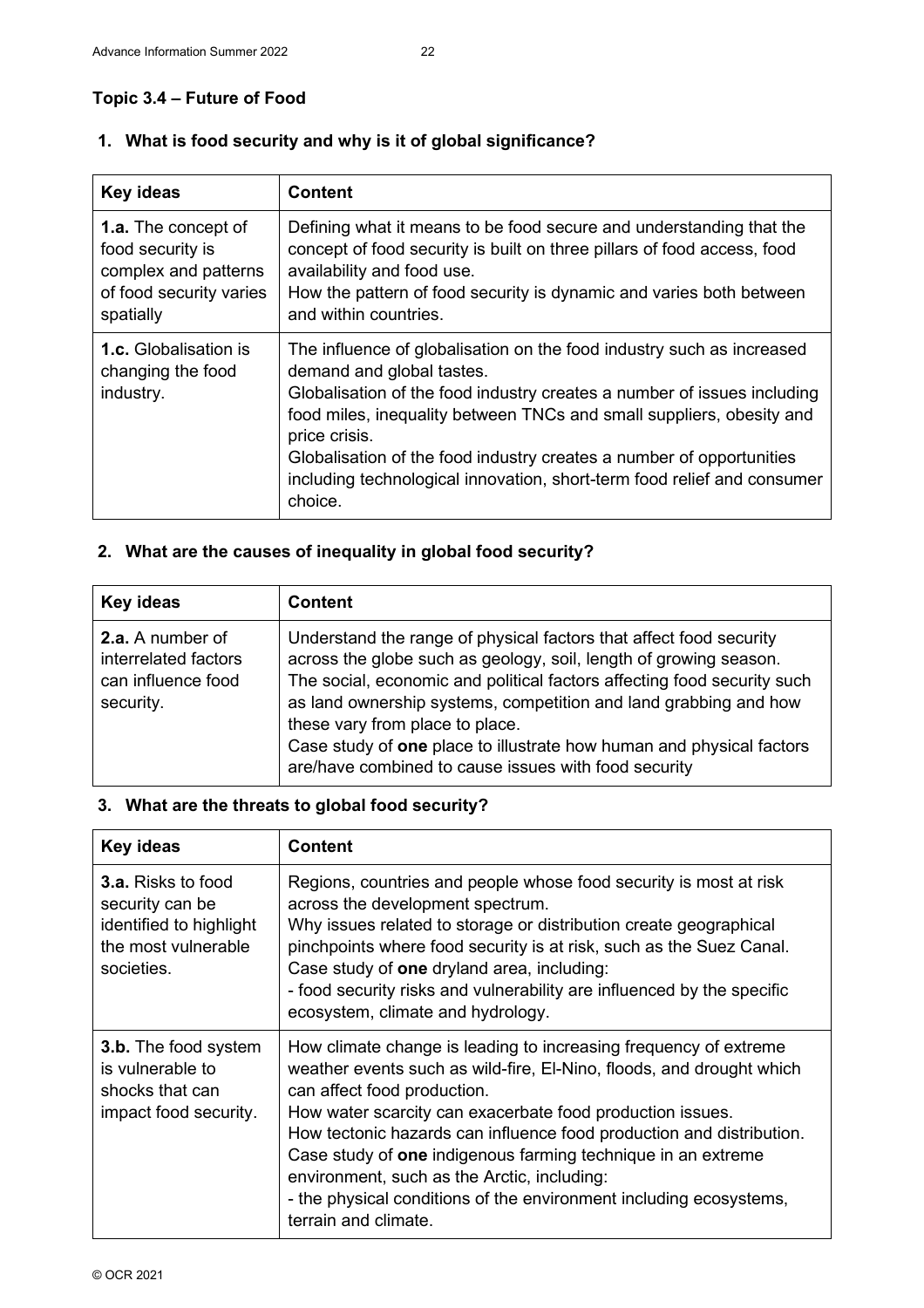## **5. Is there hope for the future of food?**

| Key ideas                                                                                                 | <b>Content</b>                                                                                                                                                                                                                                                                                                                                                                                                                                                                                                            |
|-----------------------------------------------------------------------------------------------------------|---------------------------------------------------------------------------------------------------------------------------------------------------------------------------------------------------------------------------------------------------------------------------------------------------------------------------------------------------------------------------------------------------------------------------------------------------------------------------------------------------------------------------|
| <b>5.b.</b> There is a<br>spectrum of strategies<br>that exist to ensure<br>and improve food<br>security. | Approaches to increasing food security can vary from short-term relief<br>to capacity-building and long-term system redesign.<br>The effectiveness and sustainability of a range of techniques that exist<br>to improve food security from large-scale technological techniques<br>down to small-scale bottom up and appropriate approaches.<br>Case studies of two contrasting places at different levels of<br>development and the strategies and techniques that have been used<br>to ensure or improve food security. |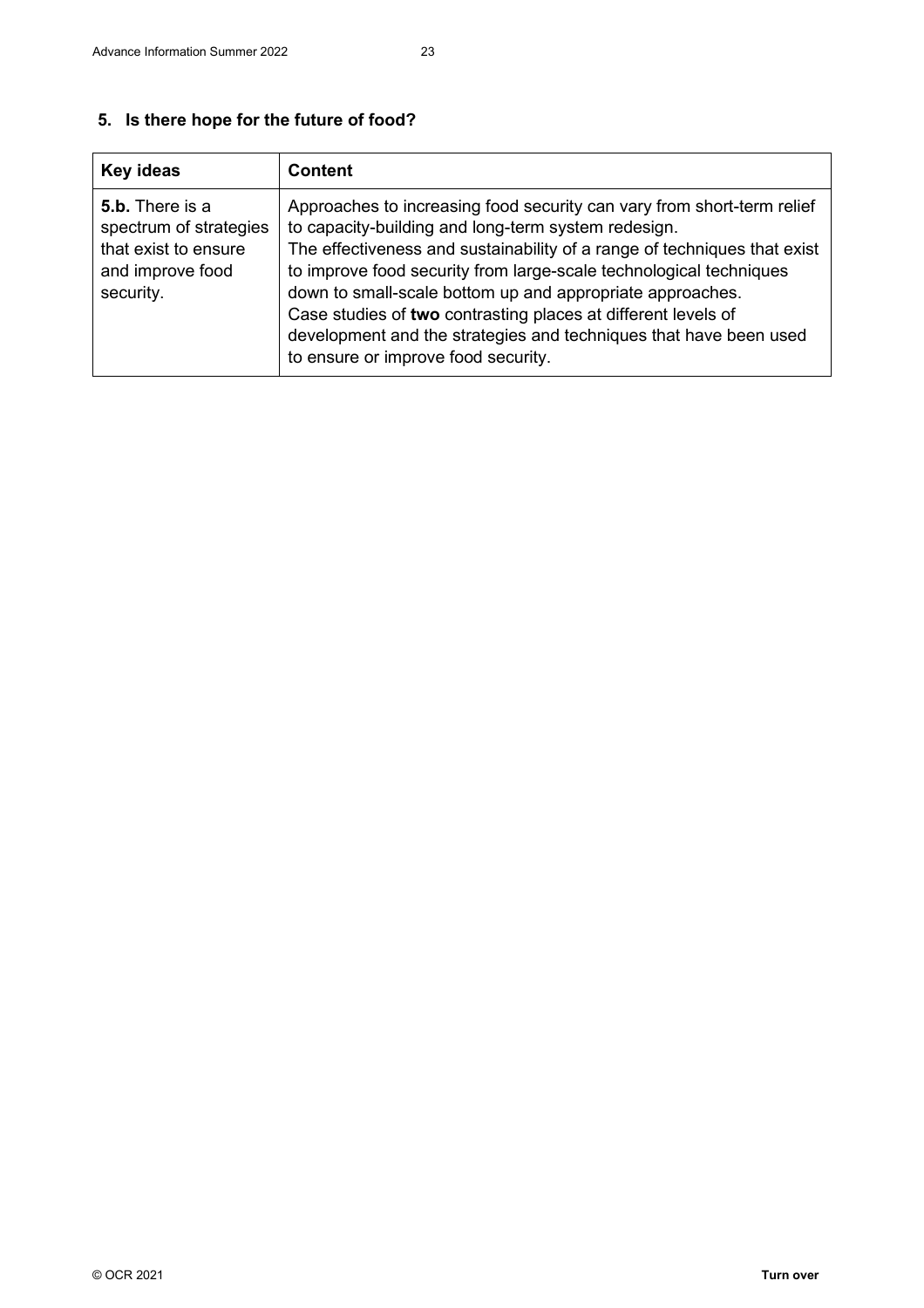## **Topic 3.5 – Hazardous Earth**

| <b>Key ideas</b>                                                                                        | <b>Content</b>                                                                                                                                                                                                                                                                                                                                                                                                                                                                                                           |
|---------------------------------------------------------------------------------------------------------|--------------------------------------------------------------------------------------------------------------------------------------------------------------------------------------------------------------------------------------------------------------------------------------------------------------------------------------------------------------------------------------------------------------------------------------------------------------------------------------------------------------------------|
| <b>2.a.</b> There is a variety<br>of volcanic activity<br>and resultant<br>landforms and<br>landscapes. | Different types of volcanoes to investigate their causes and features<br>including:<br>- explosive eruptions (higher viscosity magma) located at convergent<br>(destructive) plate boundaries<br>- effusive eruptions (lower viscosity magma) and landforms located at<br>divergent (constructive) plate boundaries<br>- eruptions not at plate boundaries (hot spots) such as the Hawaiian<br>chain and the East African Rift valley<br>- size and shape of different types of volcanoes, including super-<br>volcanoes |
| 2.b. Volcanic<br>eruptions generate<br>distinctive hazards.                                             | Different types of volcanic eruptions and the different types of hazards<br>they generate including:<br>- lava flows, pyroclastic flows, gas emissions, tephra and ash<br>- lahars and flooding associated with the melting of ice<br>- tsunamis associated with explosive eruption.                                                                                                                                                                                                                                     |

## **2. What are the main hazards generated by volcanic activity?**

## **3. What are the main hazards generated by seismic activity?**

| Key ideas                                            | <b>Content</b>                                                                                                                                                                                                                 |
|------------------------------------------------------|--------------------------------------------------------------------------------------------------------------------------------------------------------------------------------------------------------------------------------|
| 3.b. Earthquakes<br>generate distinctive<br>hazards. | Hazards generated by earthquakes, including:<br>- ground shaking and ground displacement<br>- liquefaction<br>- landslides and avalanches<br>- tsunamis associated with sea-bed uplift and underwater landslides<br>- flooding |

## **4. What are the implications of living in tectonically active locations?**

| Key ideas                                                                                          | <b>Content</b>                                                                                                                                                                                                                                                                                                 |
|----------------------------------------------------------------------------------------------------|----------------------------------------------------------------------------------------------------------------------------------------------------------------------------------------------------------------------------------------------------------------------------------------------------------------|
| 4.a. There are a range<br>of impacts people<br>experience as a result<br>of volcanic eruptions.    | Case studies of two countries at contrasting levels of economic<br>development to illustrate:<br>- reasons why people choose to live in tectonically active locations<br>- the impacts people experience as a result of volcanic eruptions<br>- economic, environmental and political impacts on the country.  |
| 4.b. There are a<br>range of impacts<br>people experience as<br>a result of earthquake<br>activity | Case studies of two countries at contrasting levels of economic<br>development to illustrate:<br>- reasons why people choose to live in tectonically active locations<br>- the impacts people experience as a result of earthquake activity<br>- economic, environmental and political impacts on the country. |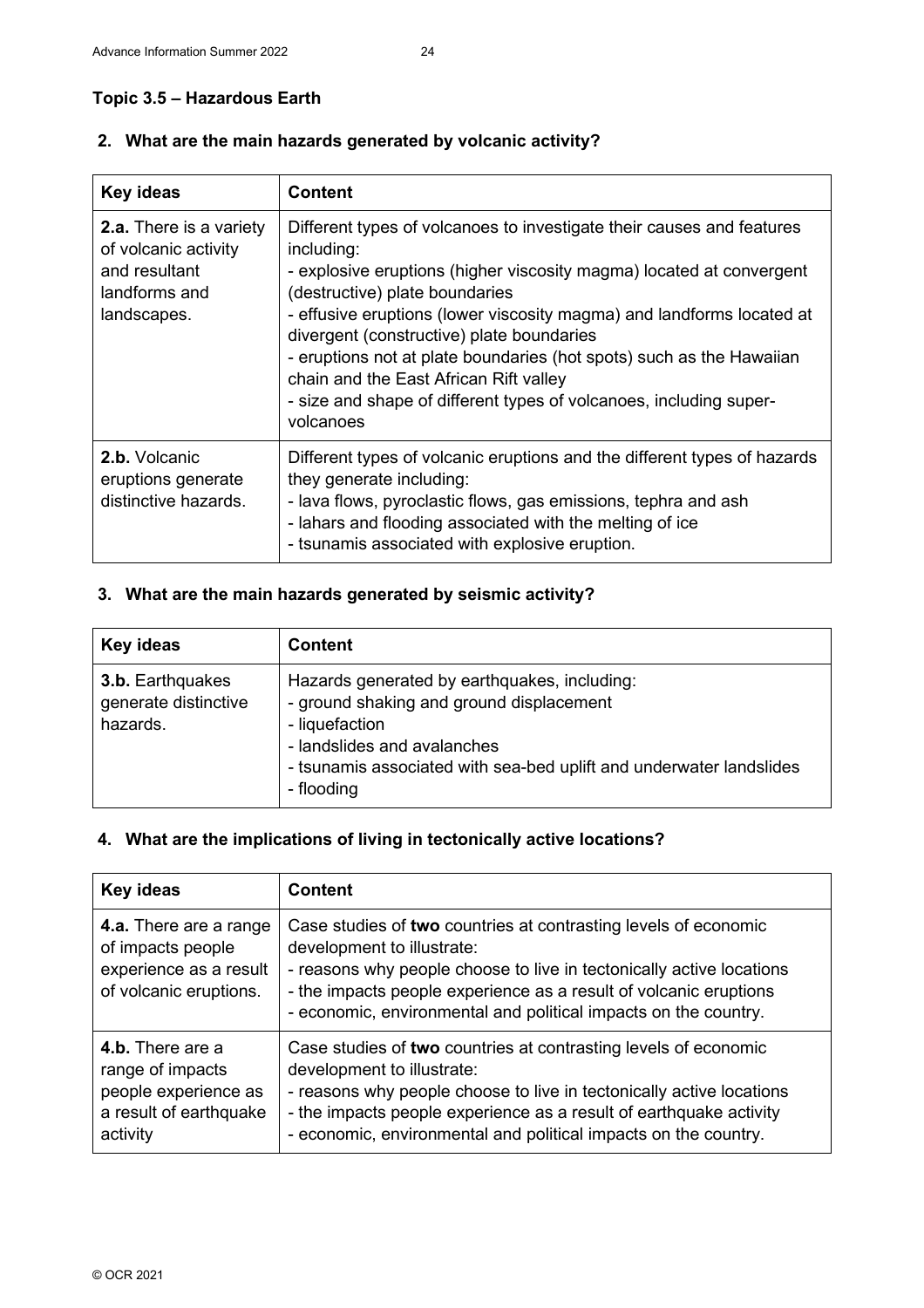| <b>Key ideas</b>                                                                                                    | <b>Content</b>                                                                                                                                                                                                                                                                                                                                                                                                 |
|---------------------------------------------------------------------------------------------------------------------|----------------------------------------------------------------------------------------------------------------------------------------------------------------------------------------------------------------------------------------------------------------------------------------------------------------------------------------------------------------------------------------------------------------|
| <b>5.a.</b> There are various<br>strategies to manage<br>hazards from volcanic<br>activity.                         | Case studies of two countries at contrasting levels of economic<br>development to illustrate strategies used to cope with volcanic activity<br>including:<br>- attempts to mitigate against the event, such as lava diversion<br>channels<br>- attempts to mitigate against vulnerability, such as community<br>preparedness<br>- attempts to mitigate against losses, such as rescue and emergency<br>relief. |
| <b>5.b.</b> There are various<br>strategies to manage<br>hazards from<br>earthquakes.                               | Case studies of two countries at contrasting levels of economic<br>development to illustrate strategies used to cope with hazards from<br>earthquakes including:<br>- attempts to mitigate against the event, such as land-use zoning<br>- attempts to mitigate against vulnerability, such as building design<br>- attempts to mitigate against losses, such as insurance.                                    |
| 5.c. The exposure of<br>people to risks and<br>their ability to cope<br>with tectonic hazards<br>changes over time. | The relationship between disaster and response including the Park<br>model.                                                                                                                                                                                                                                                                                                                                    |

## **Synoptic connections for H481/03**

| Topic 1 | <b>Climate Change and Global Systems</b>                             |
|---------|----------------------------------------------------------------------|
| Topic 2 | Disease Dilemmas and Landscape Systems                               |
| Topic 3 | <b>Exploring Oceans and Changing Spaces;</b><br><b>Making Places</b> |
| Topic 4 | <b>Future of Food and Global Governance</b>                          |
| Topic 5 | Hazardous Earth and Earth's Life Support<br>Systems                  |